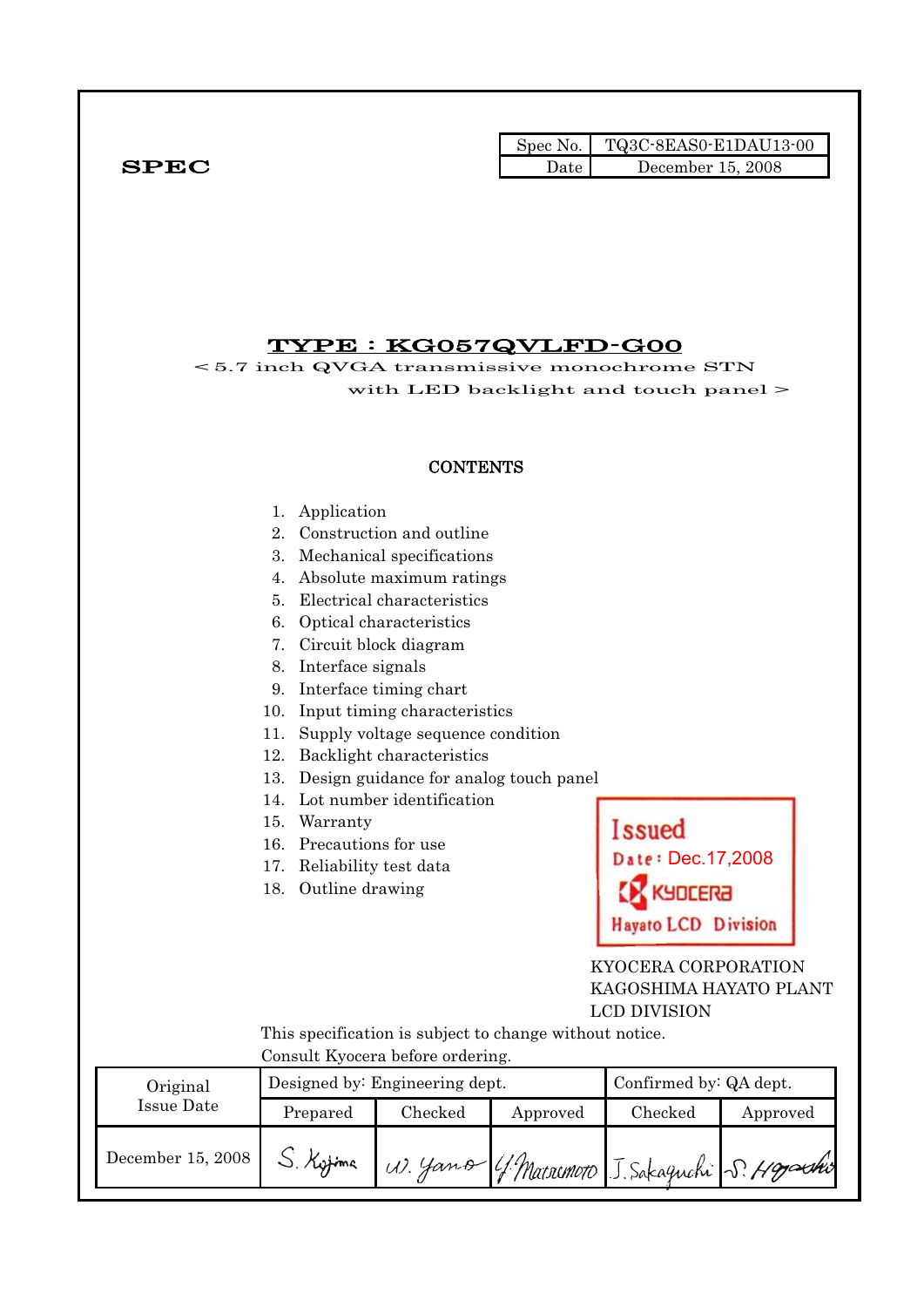| Spec No.              | Part No.       | Page |
|-----------------------|----------------|------|
| TQ3C-8EAS0-E1DAU13-00 | KG057QVLFD-G00 |      |

# Warning

- 1. This Kyocera LCD module has been specifically designed for use only in electronic devices and industrial machines in the area of audio control, office automation, industrial control, home appliances, etc. The module should not be used in applications where the highest level of safety and reliability are required and module failure or malfunction of such module results in physical harm or loss of life, as well as enormous damage or loss. Such fields of applications include, without limitation, medical, aerospace, communications infrastructure, atomic energy control. Kyocera expressly disclaims any and all liability resulting in any way to the use of the module in such applications.
- 2. Customer agrees to indemnify, defend and hold Kyocera harmless from and against any and all actions, claims, damages, liabilities, awards, costs, and expenses, including legal expenses, resulting from or arising out of Customer's use, or sale for use, or Kyocera modules in applications.

# Caution

1. Kyocera shall have the right, which Customer hereby acknowledges, to immediately scrap or destroy tooling for Kyocera modules for which no Purchase Orders have been received from the Customer in a two-year period.

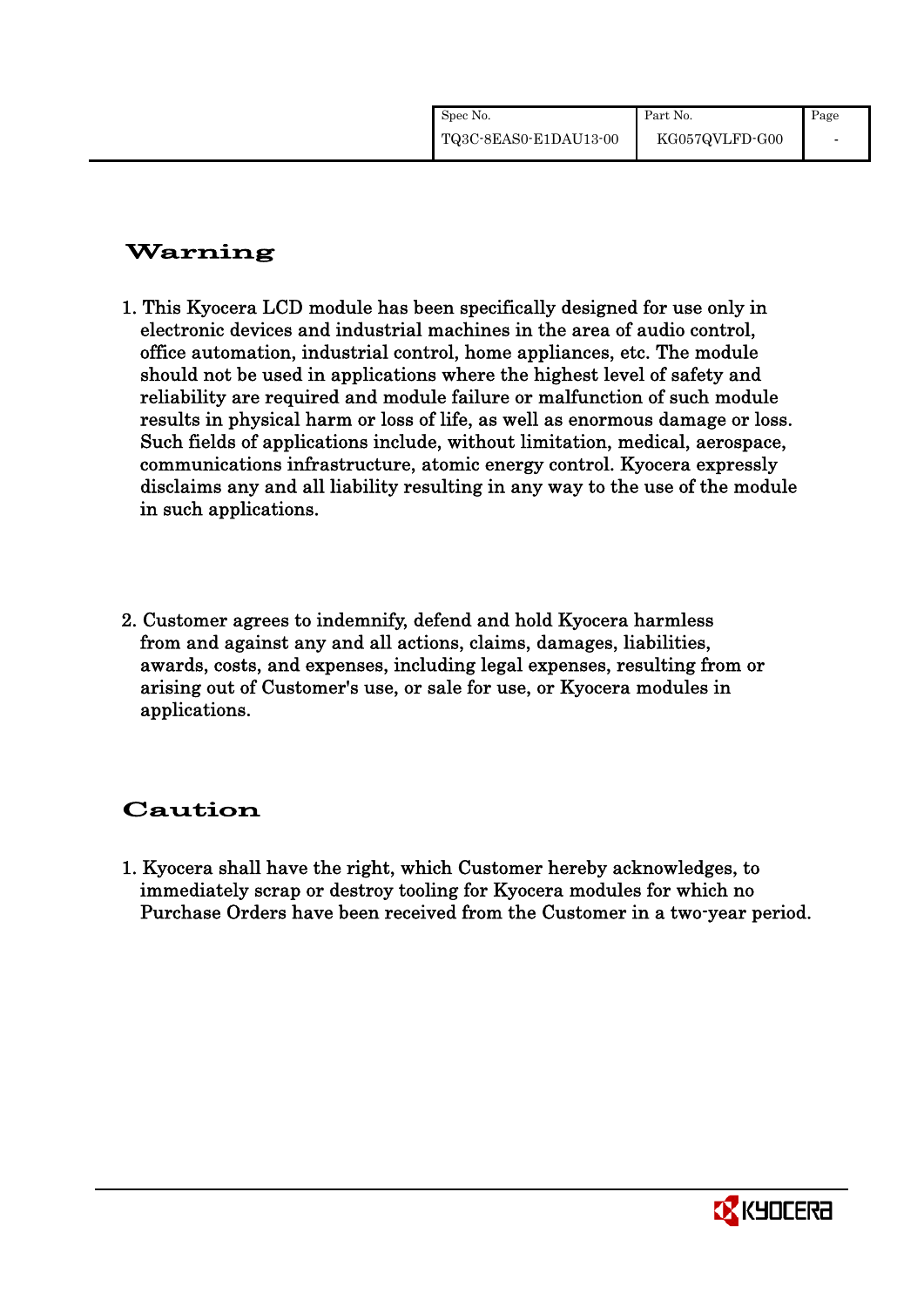| ${\rm Spec}$ No.<br>$\operatorname{Part}$ No.<br>${\rm KG}057{\rm QVLFD}\mbox{-}{\rm GO}0$<br>${\bf TQ3C\text{-}SEAS0\text{-}E1DAU13\text{-}00}$<br>Revision record<br>Confirmed by $:QA$ dept.<br>Designed by : Engineering dept.<br>$\rm{Date}$<br>$\rm Checked$<br>${\it Checked}$<br>Prepared<br>Approved<br>$\label{eq:2} \textbf{Descriptions}$<br>${\rm Rev. No.}$<br>Date<br>Page | Page<br>$\overline{\phantom{a}}$ |
|-------------------------------------------------------------------------------------------------------------------------------------------------------------------------------------------------------------------------------------------------------------------------------------------------------------------------------------------------------------------------------------------|----------------------------------|
|                                                                                                                                                                                                                                                                                                                                                                                           |                                  |
|                                                                                                                                                                                                                                                                                                                                                                                           |                                  |
|                                                                                                                                                                                                                                                                                                                                                                                           |                                  |
|                                                                                                                                                                                                                                                                                                                                                                                           | Approved                         |
|                                                                                                                                                                                                                                                                                                                                                                                           |                                  |
|                                                                                                                                                                                                                                                                                                                                                                                           |                                  |
|                                                                                                                                                                                                                                                                                                                                                                                           |                                  |
|                                                                                                                                                                                                                                                                                                                                                                                           |                                  |
|                                                                                                                                                                                                                                                                                                                                                                                           |                                  |
|                                                                                                                                                                                                                                                                                                                                                                                           |                                  |
|                                                                                                                                                                                                                                                                                                                                                                                           |                                  |
|                                                                                                                                                                                                                                                                                                                                                                                           |                                  |
|                                                                                                                                                                                                                                                                                                                                                                                           |                                  |
|                                                                                                                                                                                                                                                                                                                                                                                           |                                  |
|                                                                                                                                                                                                                                                                                                                                                                                           |                                  |
|                                                                                                                                                                                                                                                                                                                                                                                           |                                  |
|                                                                                                                                                                                                                                                                                                                                                                                           |                                  |
|                                                                                                                                                                                                                                                                                                                                                                                           |                                  |
|                                                                                                                                                                                                                                                                                                                                                                                           |                                  |
|                                                                                                                                                                                                                                                                                                                                                                                           |                                  |
|                                                                                                                                                                                                                                                                                                                                                                                           |                                  |
|                                                                                                                                                                                                                                                                                                                                                                                           |                                  |
|                                                                                                                                                                                                                                                                                                                                                                                           |                                  |
|                                                                                                                                                                                                                                                                                                                                                                                           |                                  |
|                                                                                                                                                                                                                                                                                                                                                                                           |                                  |
|                                                                                                                                                                                                                                                                                                                                                                                           |                                  |
|                                                                                                                                                                                                                                                                                                                                                                                           |                                  |
|                                                                                                                                                                                                                                                                                                                                                                                           |                                  |
|                                                                                                                                                                                                                                                                                                                                                                                           |                                  |
|                                                                                                                                                                                                                                                                                                                                                                                           |                                  |
|                                                                                                                                                                                                                                                                                                                                                                                           |                                  |
|                                                                                                                                                                                                                                                                                                                                                                                           |                                  |
|                                                                                                                                                                                                                                                                                                                                                                                           |                                  |
|                                                                                                                                                                                                                                                                                                                                                                                           |                                  |
|                                                                                                                                                                                                                                                                                                                                                                                           |                                  |
|                                                                                                                                                                                                                                                                                                                                                                                           |                                  |
|                                                                                                                                                                                                                                                                                                                                                                                           |                                  |
|                                                                                                                                                                                                                                                                                                                                                                                           |                                  |
|                                                                                                                                                                                                                                                                                                                                                                                           |                                  |
|                                                                                                                                                                                                                                                                                                                                                                                           |                                  |
|                                                                                                                                                                                                                                                                                                                                                                                           |                                  |
|                                                                                                                                                                                                                                                                                                                                                                                           |                                  |
|                                                                                                                                                                                                                                                                                                                                                                                           |                                  |
|                                                                                                                                                                                                                                                                                                                                                                                           |                                  |

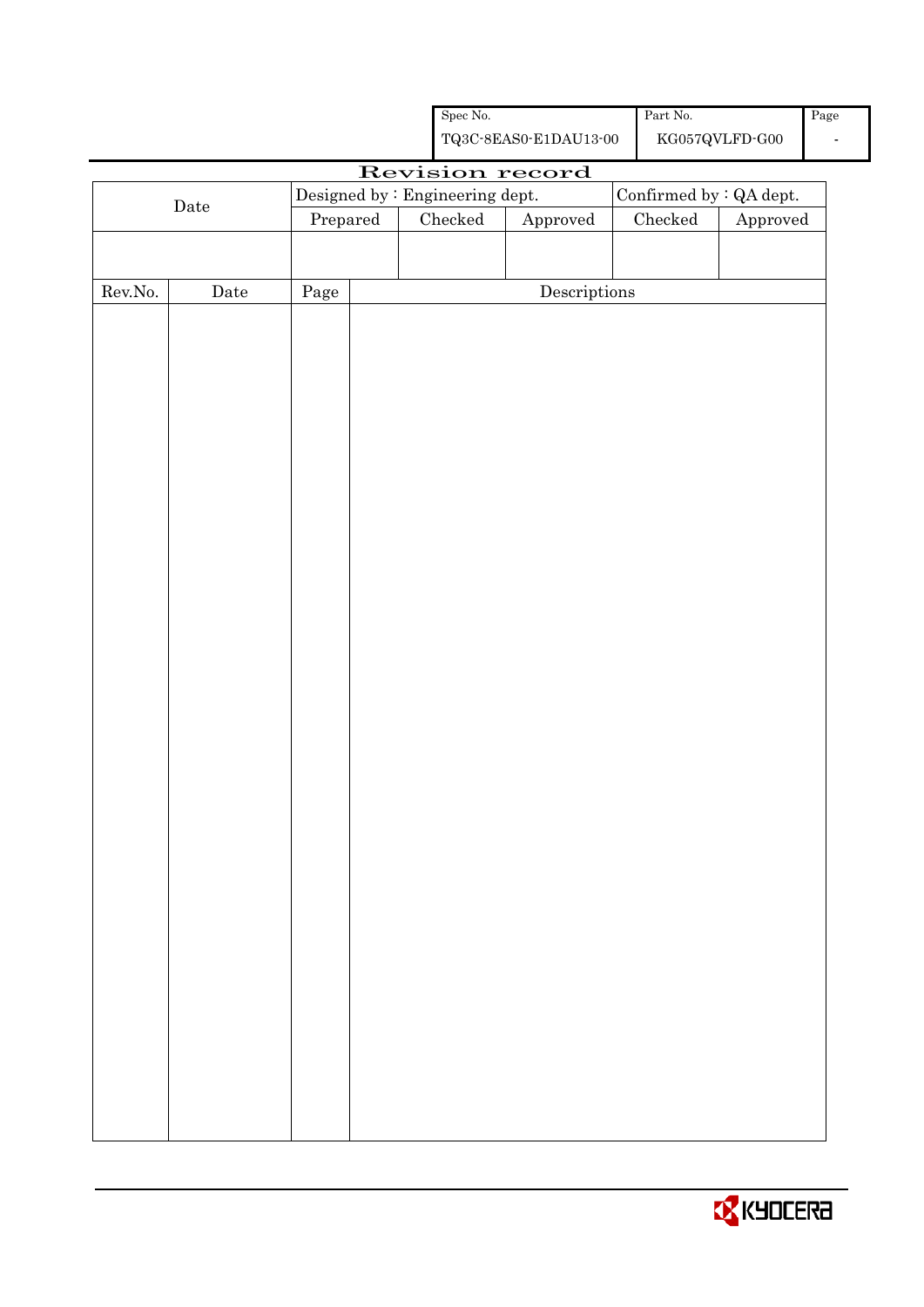### 1. Application

This document defines the specification of KG057QVLFD-G00. (RoHS Compliant)

### 2. Construction and outline

| LCD.               | : Transmissive monochrome dot matrix type STN             |
|--------------------|-----------------------------------------------------------|
| Duty ratio         | $\div 1/240$ duty                                         |
| Backlight system   | : LED                                                     |
| Polarizer          | : Glare treatment                                         |
| Additional circuit | : Bias voltage circuit, Randomizing circuit,              |
|                    | DC/DC converter circuit, Temperature compensation circuit |
| Touch panel        | : Analog type, Non-Glare treatment                        |

### 3. Mechanical specifications

| <b>Item</b>            | Specification                                                     | Unit |
|------------------------|-------------------------------------------------------------------|------|
| Outline dimensions     | 144 (W) $\times$ (104.4) (H) $\times$ 10.5 (D)                    | mm   |
| Active area            | $115.18$ (W) $\times$ 86.38 (H)<br>(14.4cm / 5.7 inch (Diagonal)) | mm   |
| Effective viewing area | $117.2$ (W) $\times$ 88.4 (H)                                     | mm   |
| Dot format             | $320 \text{ (W)} \times 240 \text{ (H)}$                          | dot  |
| Dot size               | $0.34$ (W) $\times$ 0.34 (H)                                      | mm   |
| Dot pitch              | $0.36$ (W) $\times$ 0.36 (H)                                      | mm   |
| Base color<br>1)       | Normally Black                                                    |      |
| Mass                   | 175                                                               | g    |

3-1. Mechanical specifications of LCD

1) Due to the characteristics of the LCD material, the color varies with environmental temperature.

#### 3-2. Mechanical specifications of touch panel

| Item                            | Specification                        | Unit          |
|---------------------------------|--------------------------------------|---------------|
| Input                           | Radius-0.8 stylus or Finger          |               |
| <b>Actuation Force</b>          | $0.05 \sim 0.8$                      | N             |
| Transmittance                   | Typ. 79                              | $\frac{0}{0}$ |
| Surface hardness                | Pencil hardness 2H or more according |               |
| Anti newton's ring<br>treatment | None                                 |               |

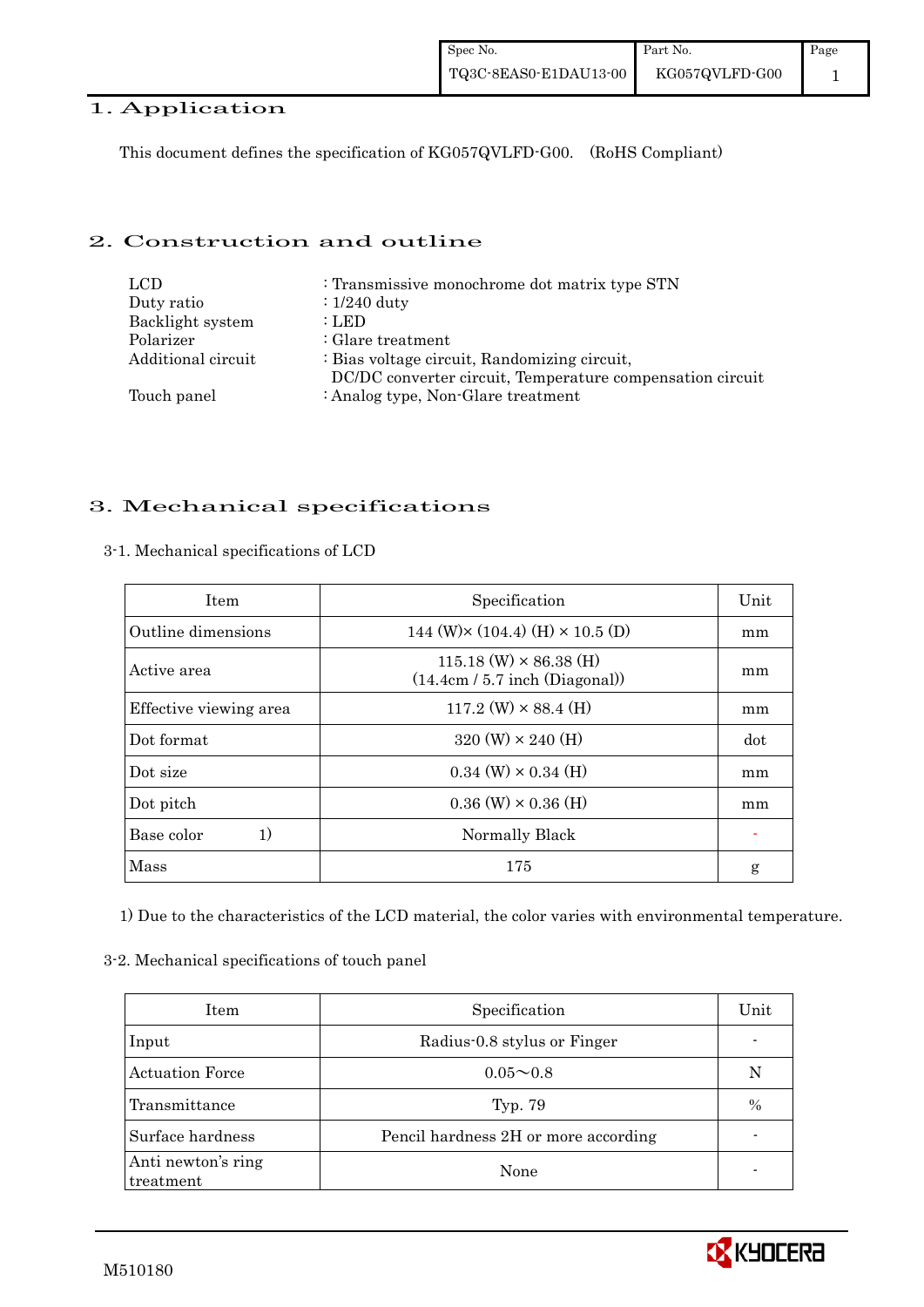### 4. Absolute maximum ratings

| 4-1. Electrical absolute maximum ratings |
|------------------------------------------|
|------------------------------------------|

| Item                           | Symbol            | Min. | Max.                   | Unit |
|--------------------------------|-------------------|------|------------------------|------|
| Supply voltage for logic       | $V_{DD}$          |      | 6.0                    |      |
| Supply voltage for LCD driving | $V_{\text{CONT}}$ | 0    | $\rm V_{DD}$           | V    |
| Input signal voltage<br>1)     | $\rm V_{\rm IN}$  |      | <b>V</b> <sub>DD</sub> | V    |
| FRM frequency                  | <b>fFRM</b>       |      | 150                    | Hz   |
| LED forward voltage            | VF                |      | 6.0                    |      |
| LED forward current            | ΙF                |      | 210                    | mA   |
| Reversed voltage               | VR                |      | 5.0                    | V    |
| Supply voltage for touch panel | $\rm V_{TP}$      | 0    | 6.0                    |      |
| Input current of touch panel   | $I_{TP}$          |      | 0.5                    | mA   |

1) Input signal : FRM, LOAD, CP, DISP,  $D0 \sim D3$ 

### 4-2. Environmental absolute maximum ratings

| Item                  |                | Symbol                  | Min.  | Max. | Unit        |
|-----------------------|----------------|-------------------------|-------|------|-------------|
| Operating temperature |                | Top                     |       | 60   | $^{\circ}C$ |
| Storage temperature   | $\mathfrak{D}$ | T <sub>STO</sub>        | $-20$ | 70   | $^{\circ}C$ |
| Operating humidity    | 3)             | $H_{OP}$                | 10    | 4.   | %RH         |
| Storage humidity      | 3)             | <b>H</b> <sub>sto</sub> | 10    | 4.   | %RH         |
| Vibration             |                |                         | 5)    | 5)   |             |
| Shock                 |                |                         | 6)    | 6.   |             |

- 1) Operating temperature means a temperature which operation shall be guaranteed. Since display performance is evaluated at 25°C, another temperature range should be confirmed.
- 2) Temp. =  $-20^{\circ}$ C $\leq 48h$ , Temp. =  $70^{\circ}$ C $\leq 168h$  Store LCD panels at normal temperature/humidity. Keep them free from vibration and shock. An LCD panel that is kept at a low or a high temperature for a long time can be defective due to other conditions, even if the low or high temperature satisfies the standard. (Please refer to "Precautions for use" for details.)
- 3) Non-condensing
- 4) Temp. $\leq 40^{\circ}$ C, 85%RH Max.
	- Temp. >40°C, Absolute humidity shall be less than 85%RH at 40°C.

5)

| Frequency       | $10\sim$ 55 Hz | Acceleration value           |
|-----------------|----------------|------------------------------|
| Vibration width | $0.15$ mm      | $(0.3 \sim 9 \text{ m/s}^2)$ |
| Interval        | $10-55-10$ Hz  | l minutes                    |
|                 |                |                              |

 2 hours in each direction X, Y, Z (6 hours total) EIAJ ED-2531

6) Acceleration: 490 m/s2, Pulse width: 11 ms 3 times in each direction:  $\pm X$ ,  $\pm Y$ ,  $\pm Z$ 

EIAJ ED-2531

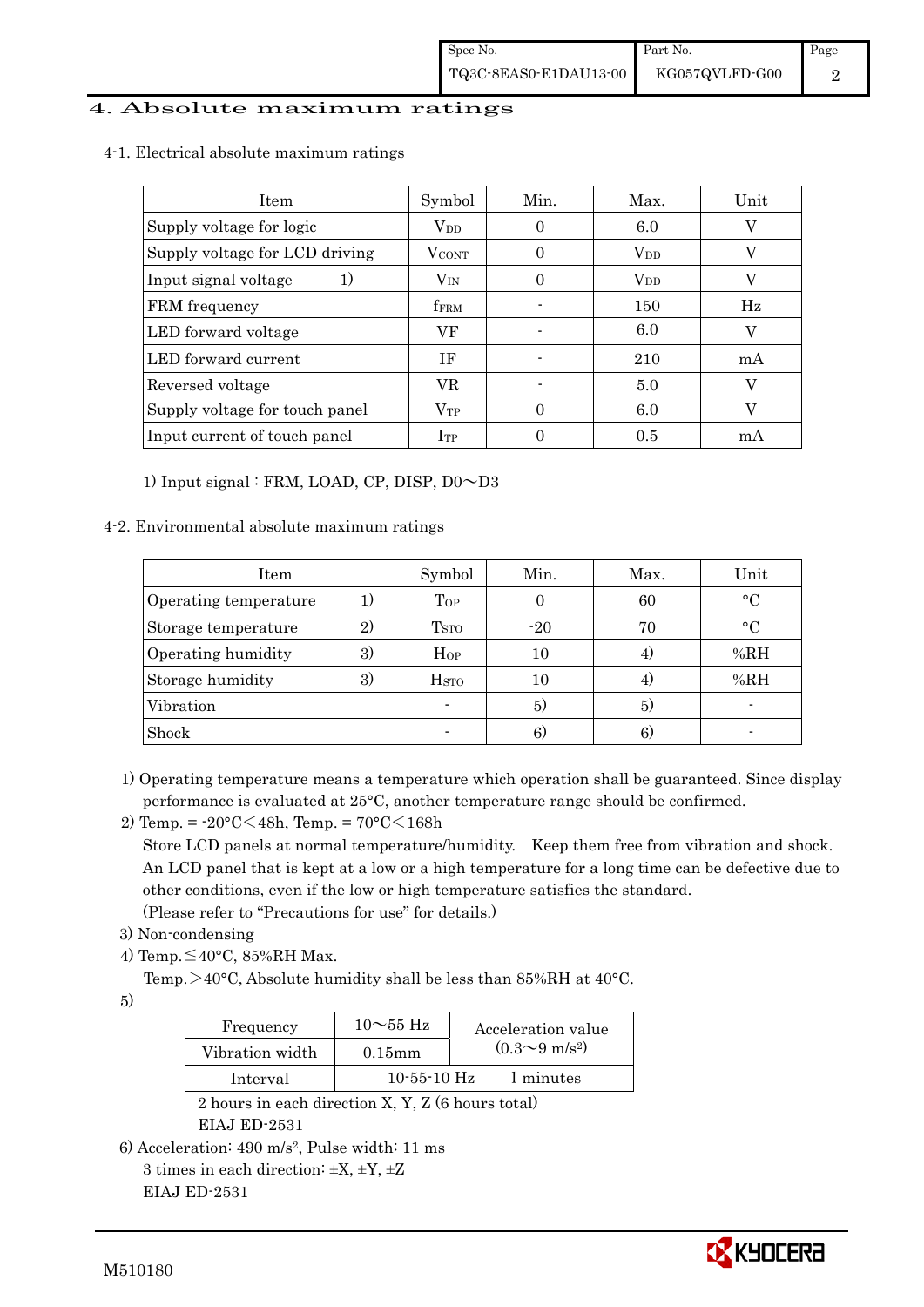### 5. Electrical characteristics

 $5-1.$  V<sub>DD</sub> =  $5.0V$ 

| $V_{DD}$ = +5.0V±5%, Temp. = 0 $\sim$ 60°C |                                   |                             |                            |      |                    |         |
|--------------------------------------------|-----------------------------------|-----------------------------|----------------------------|------|--------------------|---------|
| Item                                       | Symbol                            | Condition                   | Min.                       | Typ. | Max.               | Unit    |
| Supply voltage for logic                   | $V_{DD}$                          |                             | 4.75                       | 5.00 | 5.25               | V       |
| Supply voltage for LCD driving             |                                   | $0 \sim 50^{\circ}$ C<br>3) | 1.45                       | 1.95 | 2.45               | V       |
| 1), 2)                                     | $V_{\text{CONT}} = V_{\text{OP}}$ | $\sim$ 60 $\degree$ C       |                            |      | 2.55               | V       |
| Input signal voltage                       |                                   | "High" level                | 0.8V <sub>DD</sub>         |      | $V_{DD}$           | V       |
| (FRM,LOAD,CP,DISP,D0~D3)                   | $V_{IN}$                          | "Low" level                 | $\Omega$                   |      | 0.2V <sub>DD</sub> | $\rm V$ |
| Input current                              | $I_{IN}$                          | Input signal                | $-100$                     |      | 100                | $\mu A$ |
| Rush current for logic                     | <b>IRUSH</b>                      | When LCD<br>turn on.        | $3.0A$ (Peak) $\times$ 1ms |      |                    |         |
| Clock frequency                            | $f_{\rm CP}$                      |                             |                            |      | 10.00              | MHz     |
| 4)<br>Frame frequency                      | f <sub>FRM</sub>                  |                             | 70                         | 75   | 80                 | Hz      |
| Current consumption for logic              | I <sub>DD</sub>                   | 5)                          |                            | 18   | 24                 | mA      |
| Power consumption                          | P <sub>DISP</sub>                 |                             |                            | 90   | 120                | mW      |

1) The supply voltage ( $V_{\text{CONT}} = V_{\text{OP}}$ ) to drive the display has individual difference. Please adjust the contrast to be most suitable.

- 2) Frame frequency :  $f_{\text{FRM}} = 75 \text{Hz}$
- 3) The LCD module has a temperature compensation circuit.
- 4) In consideration of display quality, it is recommended that frame frequency be set in the range of 70-80Hz. When you have to use higher frame and clock frequencies, confirm the LCD's performance and quality prior to finalizing the frequency value. Generally, as frame and clock frequencies become higher current consumption increases and display quality will degrade.



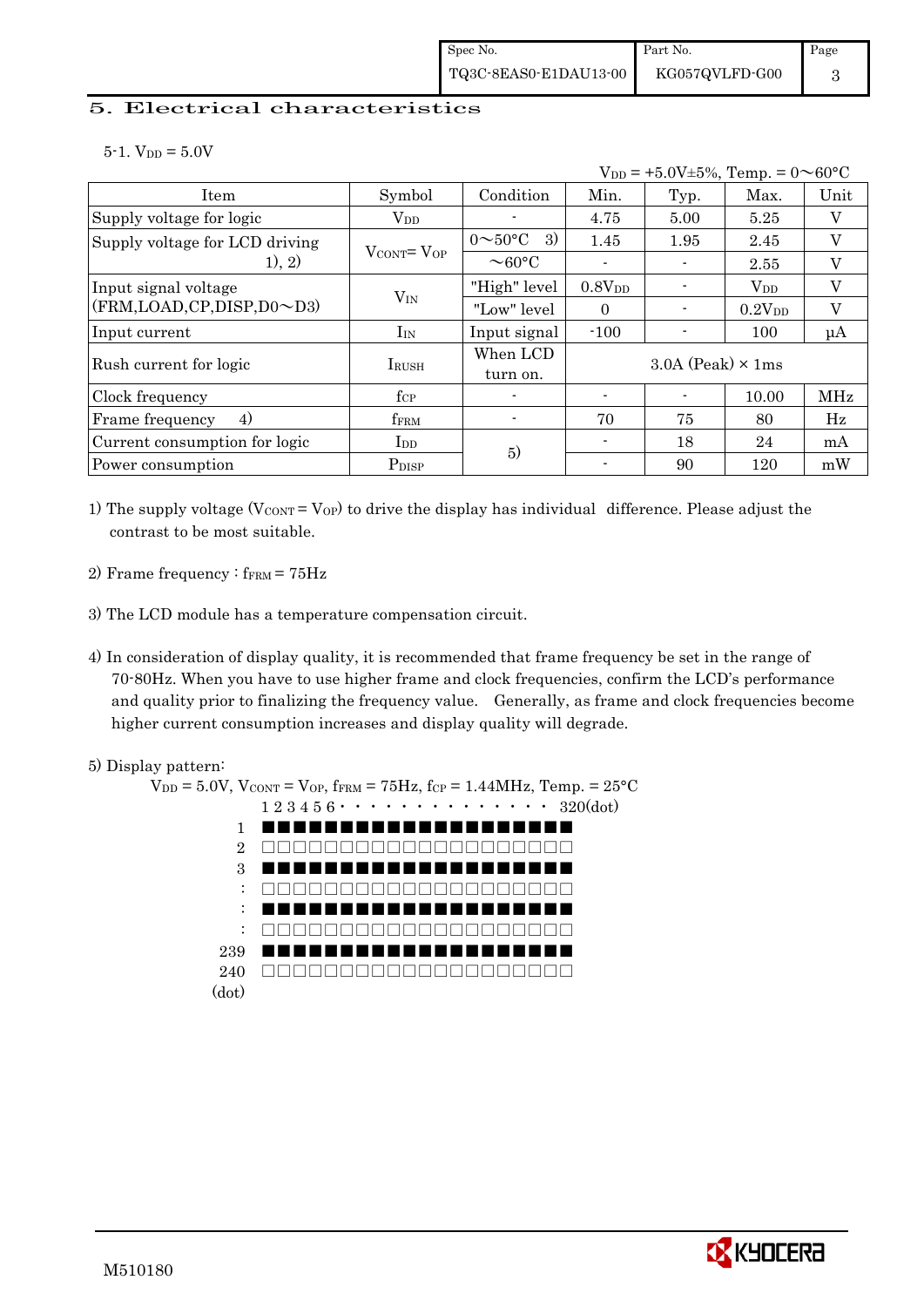Spec No. TQ3C-8EAS0-E1DAU13-00 Part No. KG057QVLFD-G00 Page 4

 $5 - 2.$  V<sub>DD</sub> =  $3.3V$ 

 $V_{DD} = +3.3V \pm 0.3V$ , Temp. =  $0 \sim 60$ °C

| Item                           | Symbol                            | Condition                   | Min.        | Typ.                       | Max.         | Unit                      |
|--------------------------------|-----------------------------------|-----------------------------|-------------|----------------------------|--------------|---------------------------|
| Supply voltage for logic       | $\rm V_{DD}$                      |                             | 3.0         | 3.3                        | 3.6          | $\boldsymbol{\mathrm{V}}$ |
| Supply voltage for LCD driving | $V_{\text{CONT}} = V_{\text{OP}}$ | 3)<br>$0 \sim 50^{\circ}$ C | 1.45        | 1.95                       | 2.45         | V                         |
| 1), 2)                         |                                   | $\sim$ 60 $\degree$ C       |             |                            | 2.55         | V                         |
| Input signal voltage           |                                   | "High" level                | $0.8V_{DD}$ |                            | $\rm V_{DD}$ | V                         |
| (FRM,LOAD,CP,DISP,D0-D3)       | $V_{IN}$                          | "Low" level                 | $\Omega$    |                            | $0.2V_{DD}$  | V                         |
| Input current                  | $I_{IN}$                          | Input signal                | $-100$      |                            | 100          | μA                        |
| Rush current for logic         | <b>I</b> RUSH                     | When LCD                    |             | $3.0A$ (Peak) $\times$ 1ms |              |                           |
|                                |                                   | turn on.                    |             |                            |              |                           |
| Clock frequency                | $f_{\rm CP}$                      |                             |             |                            | 10.00        | MHz                       |
| 4)<br>Frame frequency          | $f_{\rm FRM}$                     |                             | 70          | 75                         | 80           | Hz                        |
| Current consumption for logic  | $\rm{I}_{DD}$                     | 5)                          |             | 26                         | 34           | mA                        |
| Power consumption              | P <sub>DISP</sub>                 |                             |             | 86                         | 112          | mW                        |

- 1) The supply voltage ( $V_{\text{CONT}} = V_{\text{OP}}$ ) to drive the display has individual difference. Please adjust the contrast to be most suitable.
- 2) Frame frequency :  $f_{\text{FRM}} = 75 \text{Hz}$
- 3) The LCD module has a temperature compensation circuit.
- 4) In consideration of display quality, it is recommended that frame frequency be set in the range of 70-80Hz. When you have to use higher frame and clock frequencies, confirm the LCD's performance and quality prior to finalizing the frequency value. Generally, as frame and clock frequencies become higher current consumption increases and display quality will degrade.
- 5) Display pattern:



5-3. Touch panel

| Item                           | Specification                             |
|--------------------------------|-------------------------------------------|
| Supply voltage for touch panel | 5.0V                                      |
|                                | $xL \sim xR : 200\Omega \sim 1,000\Omega$ |
| Terminal resistance            | $yU \sim yL : 200\Omega \sim 800\Omega$   |
| Linearity                      | less than $\pm 2.0\%$                     |
| Insulation resistance          | $100\text{M}\Omega$ or more at DC25V      |

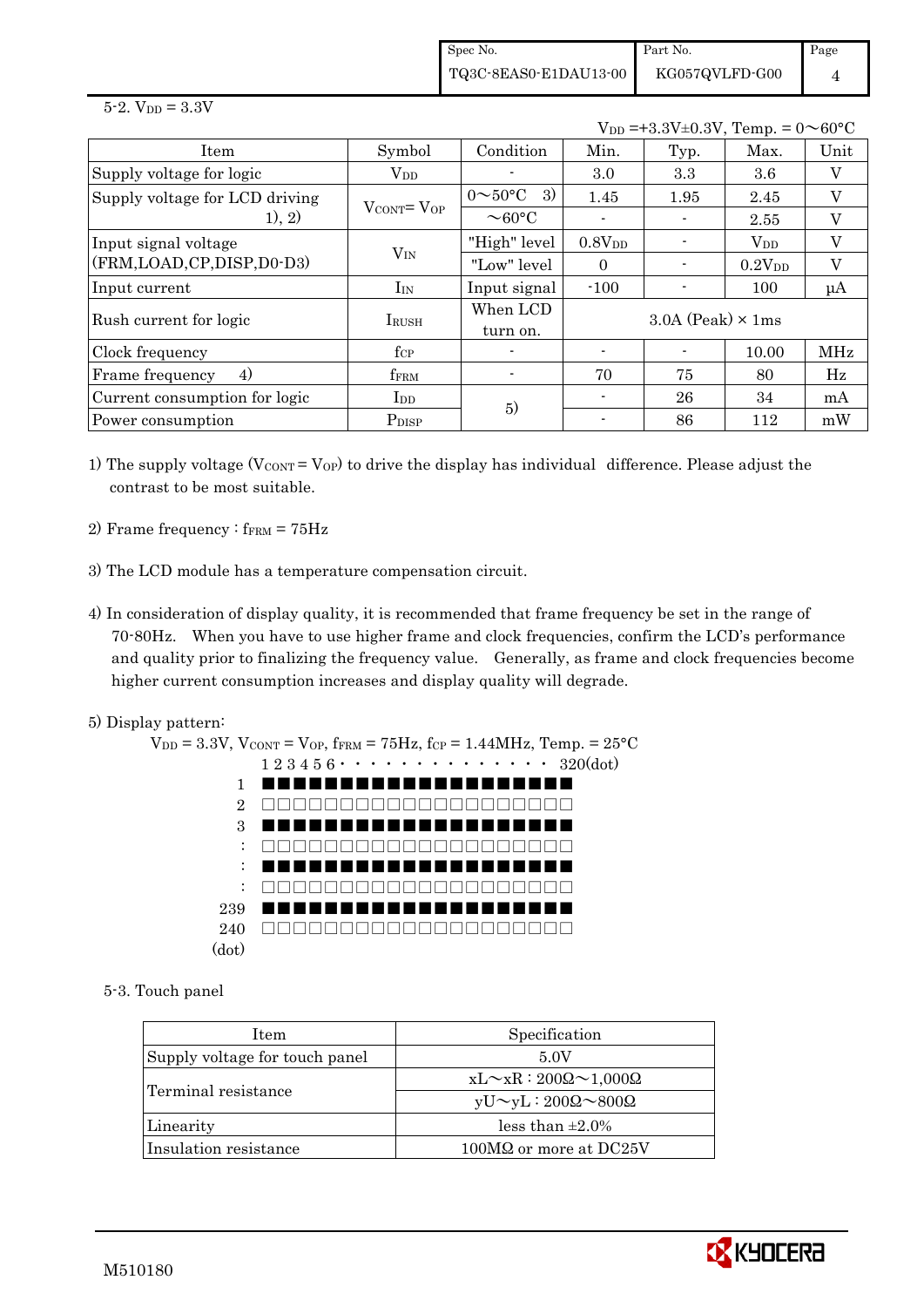Spec No. TQ3C-8EAS0-E1DAU13-00 Part No. KG057QVLFD-G00 Page 5

### 6. Optical characteristics

Measuring spot =  $\phi$  6.0mm, Temp. = 25°C

| Item                        |       | Symbol         | Condition                   | Min.           | Typ. | Max.           | Unit                     |  |
|-----------------------------|-------|----------------|-----------------------------|----------------|------|----------------|--------------------------|--|
|                             | Rise  | $\tau_r$       | $\theta = \phi = 0^{\circ}$ |                | 380  | 480            | ms                       |  |
| Response time               | Down  | T d            | $\theta = \phi = 0^{\circ}$ | $\blacksquare$ | 120  | 220            | ms                       |  |
|                             |       | $\theta$ upper |                             | $\blacksquare$ | 20   | $\blacksquare$ |                          |  |
| Viewing angle range         |       | $\theta$ lower | $CR \geq 2$                 |                | 40   |                | deg.                     |  |
|                             |       | $\phi$ left    |                             |                | 45   |                | deg.                     |  |
|                             |       | $\phi$ RIGHT   |                             | $\blacksquare$ | 45   |                |                          |  |
| Contrast ratio              |       | CR             | $\theta = \phi = 0^{\circ}$ | 5.0            | 10.0 | -              | $\overline{\phantom{a}}$ |  |
| <b>Brightness</b>           |       | L              | $VF=5.0V$                   | 80             | 130  |                | cd/m <sup>2</sup>        |  |
|                             |       | $\mathbf X$    | $\theta = \phi = 0^{\circ}$ | 0.25           | 0.30 | 0.35           |                          |  |
| Chromaticity<br>coordinates | White | $\mathbf y$    |                             | 0.25           | 0.30 | 0.35           |                          |  |
|                             |       | $\mathbf X$    |                             | 0.21           | 0.26 | 0.31           |                          |  |
|                             | Black | $\mathbf y$    | $\theta = \phi = 0^{\circ}$ | 0.24           | 0.29 | 0.34           |                          |  |

Optimum contrast is obtained by adjusting the LCD driving voltage  $(V_{OP})$  while at the viewing angle of  $\theta = \phi = 0^{\circ}$ .

### 6-1. Definition of contrast ratio

 $CR(Contrast ratio) =$  Brightness with all pixels "White" Brightness with all pixels "Black"

6-2. Definition of Vor



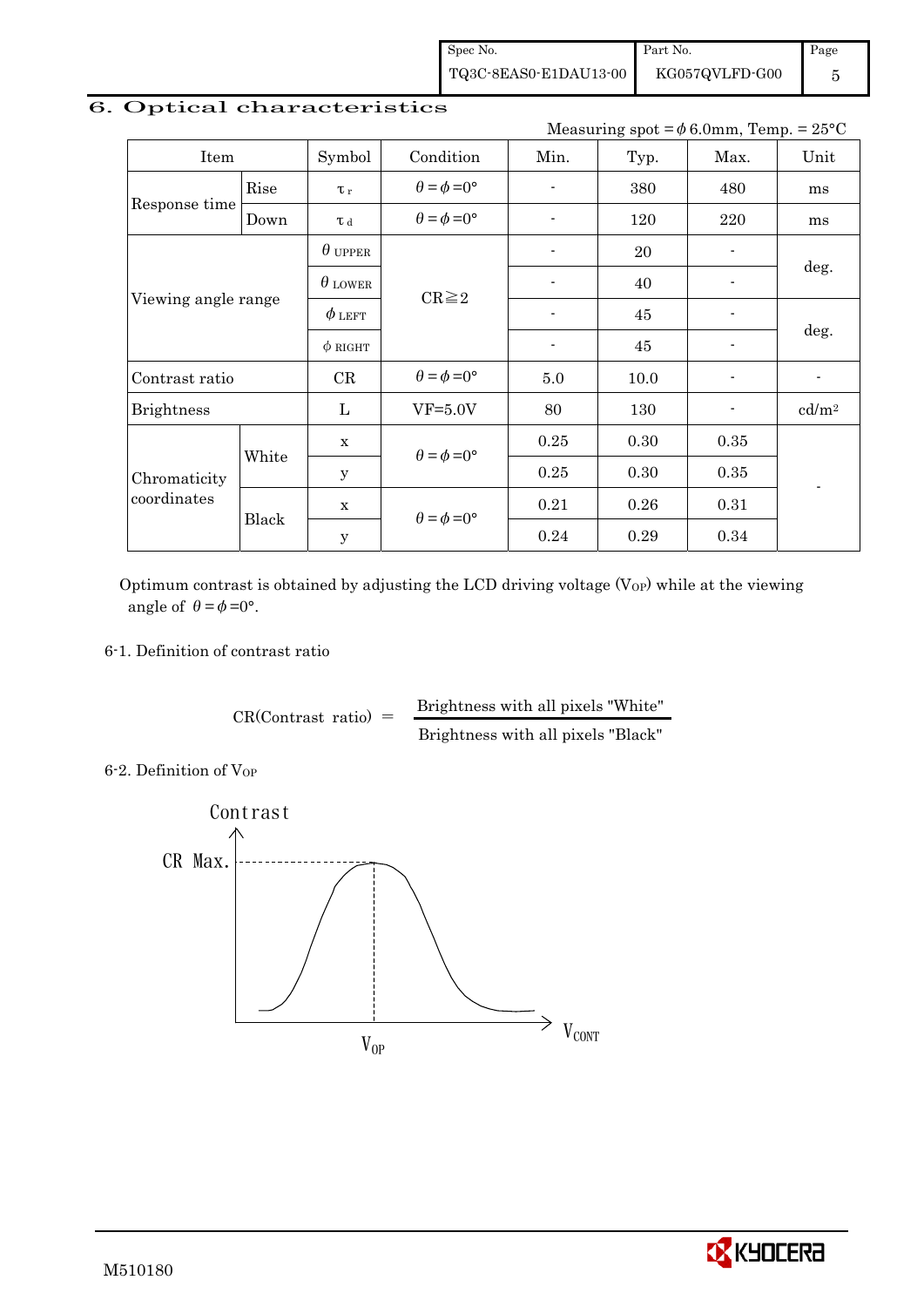

### 6-4. Definition of viewing angle





### 6-5. Brightness measuring points



- 1) The brightness is measuring by white brightness at center of display screen(3).
- 2) Measured 30 minutes after the LED is powered on. (Ambient temp. = 25°C)
- 3) Backlight :  $VF=5.0V$

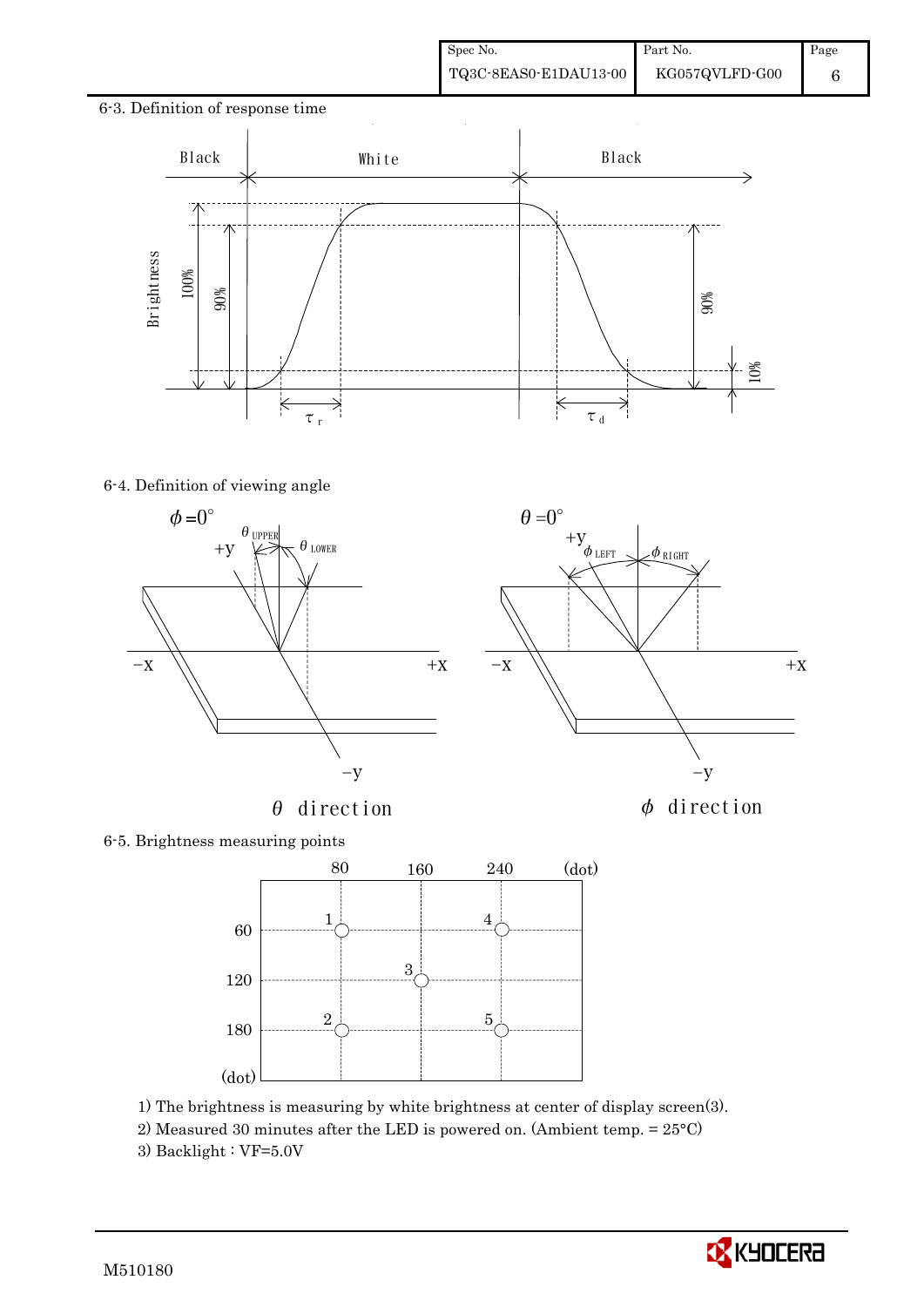# 7. Circuit block diagram



### 7-1. Power supply



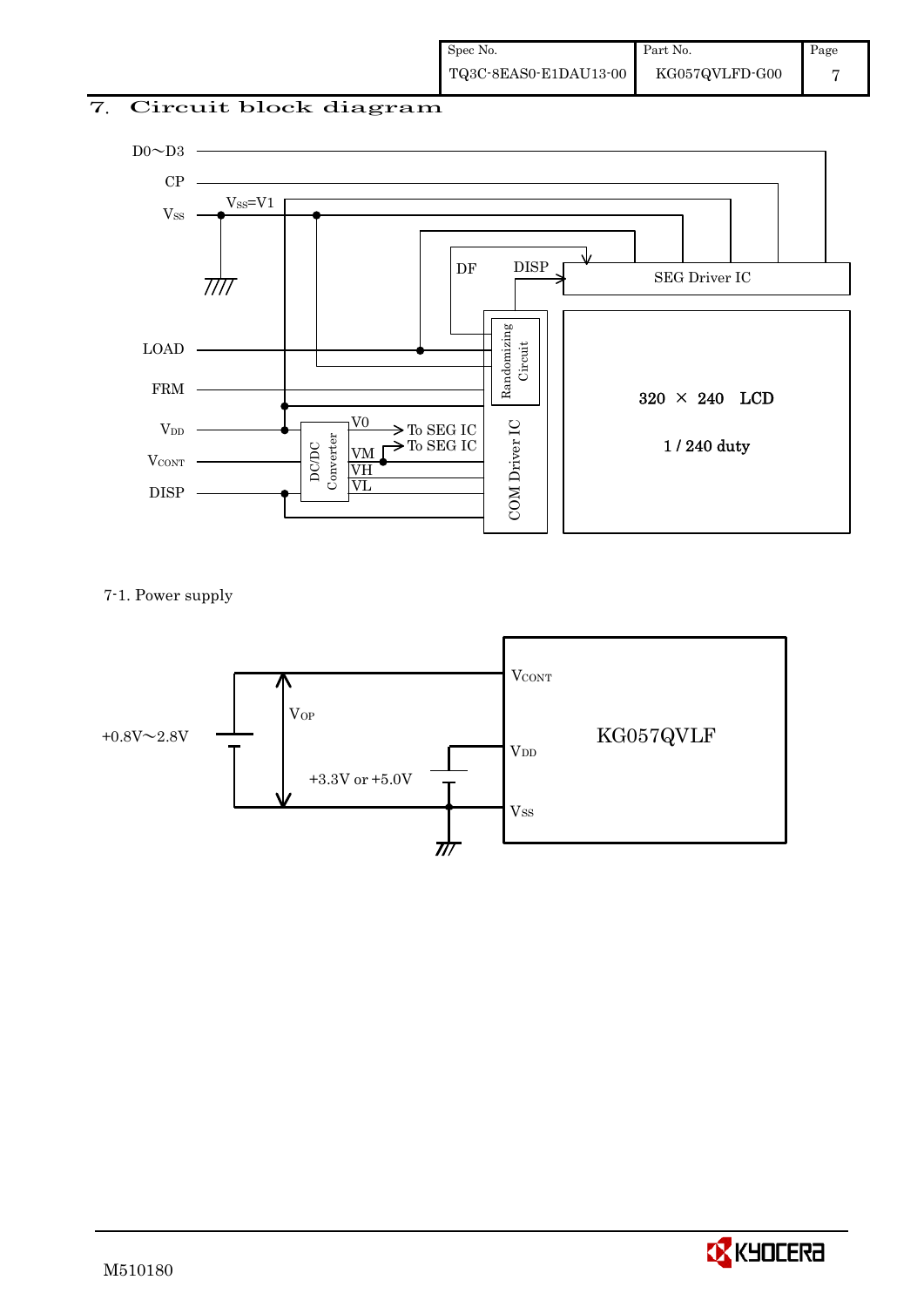### 8. Interface signals

| No.            | Symbol            | Description                                  | Level             |
|----------------|-------------------|----------------------------------------------|-------------------|
| 1              | <b>FRM</b>        | Synchronous signal for driving scanning line | H                 |
| $\overline{2}$ | <b>LOAD</b>       | Data signal latch clock                      | $H\to L$          |
| 3              | CP                | Data signal shift clock                      | $H \rightarrow L$ |
| 4              | <b>DISP</b>       | Display control signal                       | H(ON), L(OFF)     |
| $\overline{5}$ | $V_{DD}$          | Power supply for logic                       |                   |
| $\,6$          | $V_{SS}$          | <b>GND</b>                                   |                   |
| $\overline{7}$ | $V_{\rm CONT}$    | LCD adjust voltage                           |                   |
| 8              | NC                |                                              |                   |
| 9              | NC                | No connect                                   |                   |
| 10             | $_{\mathrm{NC}}$  |                                              |                   |
| 11             | NC                |                                              |                   |
| 12             | D <sub>3</sub>    |                                              |                   |
| 13             | D2                | Display data                                 | H(ON), L(OFF)     |
| 14             | D1                |                                              |                   |
| 15             | D <sub>0</sub>    |                                              |                   |
| 16             | $V_{DD}$          | Power supply for logic                       |                   |
| 17             | $\rm V_{DD}$      |                                              |                   |
| 18             | $V_{SS}$          |                                              |                   |
| 19             | $V_{SS}$          | <b>GND</b>                                   |                   |
| 20             | $\mathrm{V_{SS}}$ |                                              |                   |

8-1. Pin assignment of LCD panel

Recommended matching FFC or FPC : 0.5mm pitch

 $\rm LCD~connector ~~:~~08\mbox{-}6210\mbox{-}020\mbox{-}340\mbox{-}800\mbox{{}+}~~\mbox{(ELCO)}$ 

8-2. Pin assignment of LED

| No. | Symbol | Description |
|-----|--------|-------------|
|     | AN     | Anode       |
|     | CA     | Cathode     |

8-3. Pin assignment of touch panel

| No. | Symbol | Description      |
|-----|--------|------------------|
|     | XL.    | x-Left terminal  |
|     | vU     | y-Upper terminal |
|     | хR     | x-Right terminal |
|     | VL     | y-Lower terminal |

| Touch panel side connector                      | $\therefore$ 1.25 mm pitch |       |
|-------------------------------------------------|----------------------------|-------|
| Recommended matching connector : Series FE, FFS |                            | (JST) |
|                                                 | $\colon$ KCA-K4R           | (DMC) |

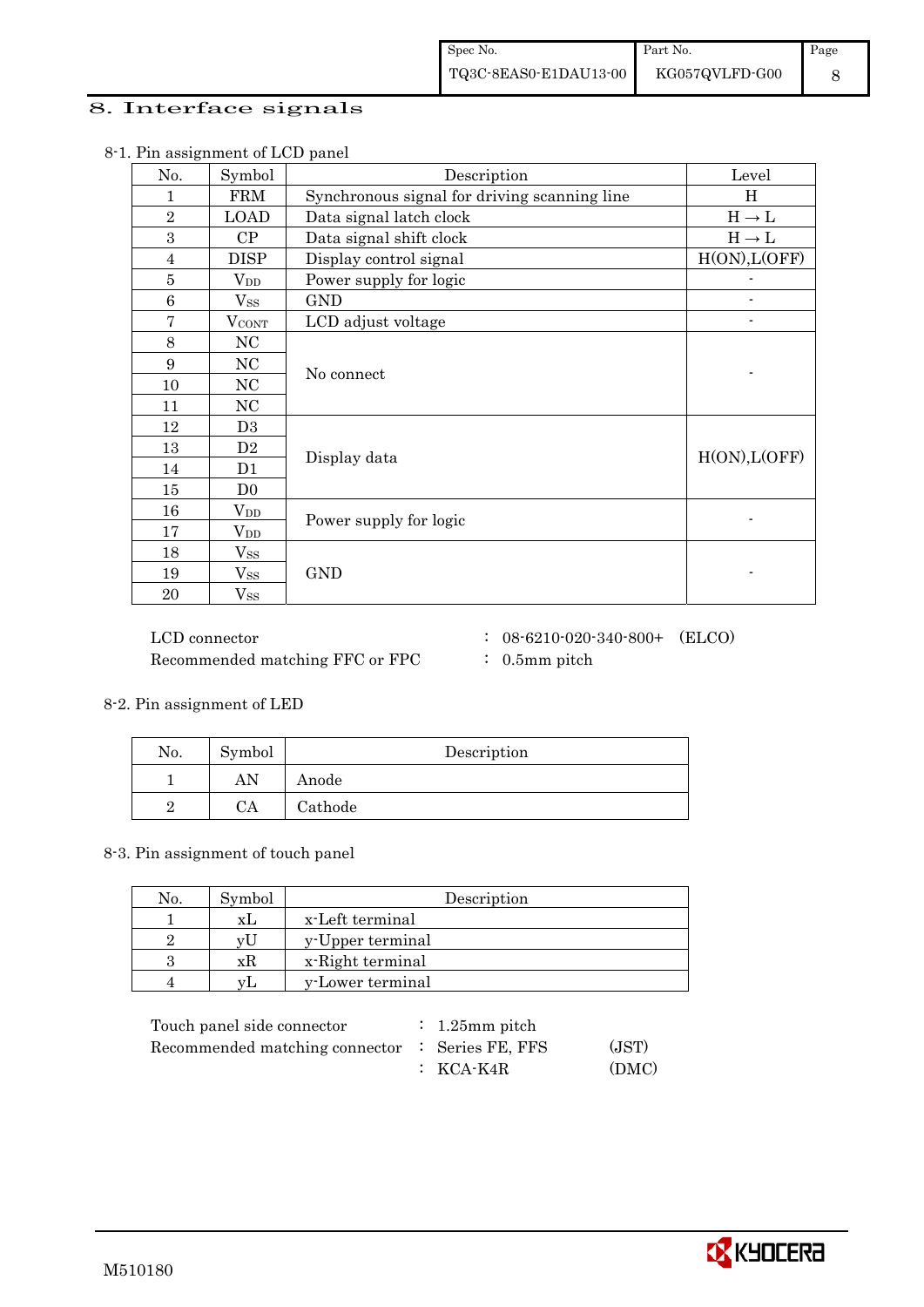



 1) The cycle of the LOAD signal should be stable and continuously applied without interruption. 2) The above-mentioned timing chart is a reference to set up a LCD module, not an electrical rating.

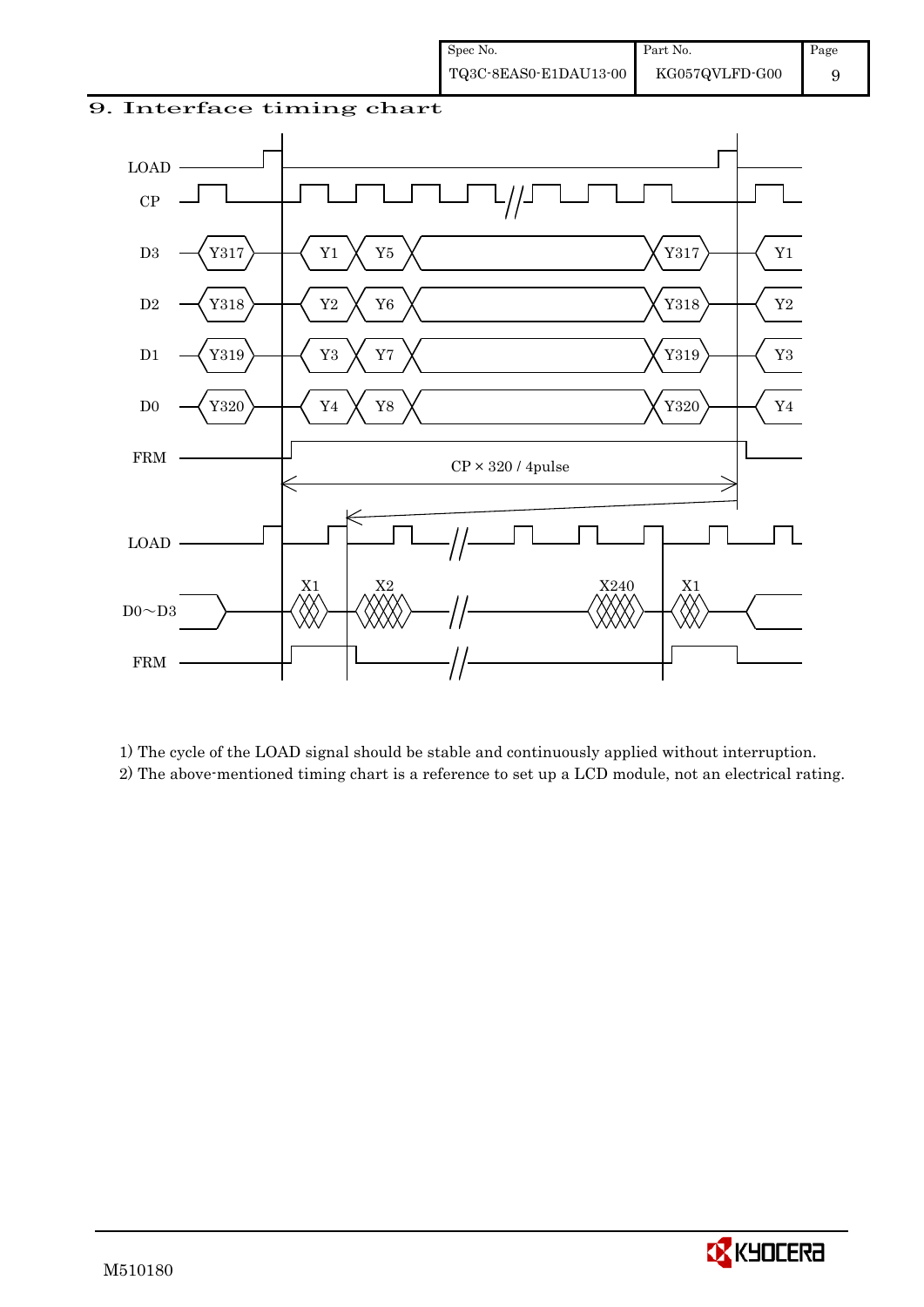### 10. Input timing characteristics





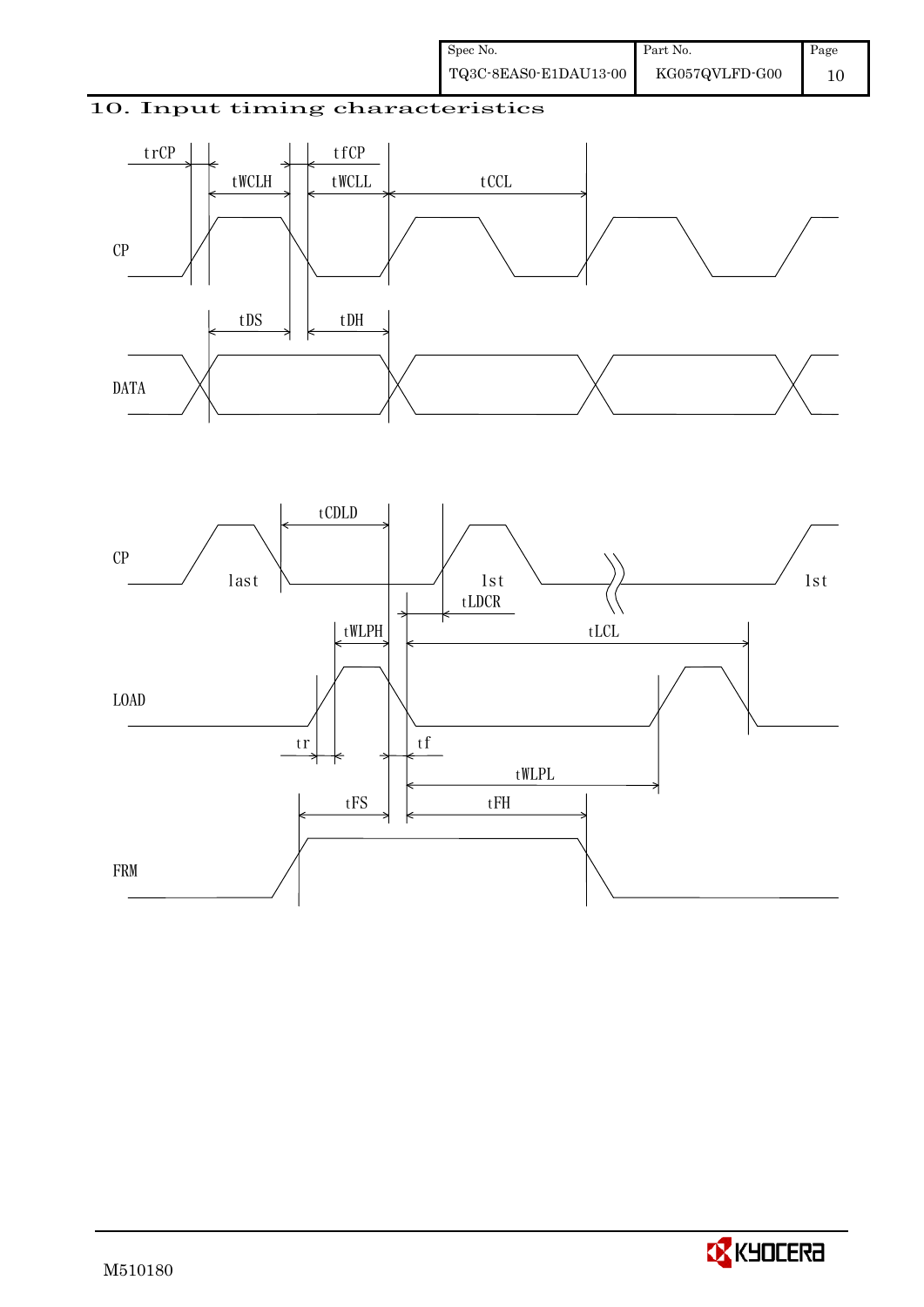| Spec No.              | Part No.       | Page |
|-----------------------|----------------|------|
| TQ3C-8EAS0-E1DAU13-00 | KG057QVLFD-G00 |      |

### 10-1. Switching characteristics ( $V_{DD} = 5.0V$ )

|                                  | Input characteristics : $V_{DD} = +5.0V \pm 5\%$ , Temp. = $0 \sim 60^{\circ}C$ |                |                          |                          |      |
|----------------------------------|---------------------------------------------------------------------------------|----------------|--------------------------|--------------------------|------|
| Item                             |                                                                                 | Symbol         | Min.                     | Max.                     | Unit |
| CP cycle                         | 1)                                                                              | tCCL           | 100                      |                          | Ns   |
| CP"H" pulse width                |                                                                                 | tWCLH          | 30                       | $\overline{\phantom{a}}$ | Ns   |
| CP"L" pulse width                |                                                                                 | tWCLL          | 30                       | $\blacksquare$           | Ns   |
| CP rise up time                  |                                                                                 | trCP           | $\blacksquare$           | 15                       | Ns   |
| CP fall down time                |                                                                                 | tfCP           | $\overline{\phantom{a}}$ | 15                       | Ns   |
| Data set up time                 |                                                                                 | tDS            | 25                       | $\overline{\phantom{a}}$ | Ns   |
| Data hold time                   |                                                                                 | $t$ DH         | 25                       | $\blacksquare$           | Ns   |
| LOAD "H" pulse width             |                                                                                 | tWLPH          | 40                       | $\overline{\phantom{a}}$ | Ns   |
| LOAD "L" pulse width             |                                                                                 | tWLPL          | 400                      | $\blacksquare$           | Ns   |
| LOAD cycle                       | 2)                                                                              | tLCL           | 500                      | $\blacksquare$           | ns   |
| $CP \rightarrow$ LOAD delay time |                                                                                 | tCDLD          | 60                       | $\blacksquare$           | ns   |
| $LOAD \rightarrow CP$ delay time |                                                                                 | $t\text{LDCR}$ | 60                       | $\blacksquare$           | ns   |
| Input signal rise up time        |                                                                                 | tr             | $\blacksquare$           | 20                       | ns   |
| Input signal fall down time      |                                                                                 | tf             | $\blacksquare$           | 20                       | ns   |
| FRM data set up time             |                                                                                 | tFS            | 120                      | $\blacksquare$           | ns   |
| FRM data hold time               |                                                                                 | tFH            | 30                       | $\overline{\phantom{a}}$ | ns   |

1) CP cycle is adjusted so that FRM signal is 75Hz.

2) LOAD cycle is constant.

### 10-2. Switching characteristics  $(V_{DD} = 3.3V)$

|                                  | Input characteristics : $V_{DD} = +3.3V \pm 0.3V$ , Temp. = $0 \sim 60^{\circ}C$ |                |                          |                          |      |
|----------------------------------|----------------------------------------------------------------------------------|----------------|--------------------------|--------------------------|------|
| Item                             |                                                                                  | Symbol         | Min.                     | Max.                     | Unit |
| CP cycle                         | 1)                                                                               | tCCL           | 100                      |                          | ns   |
| CP"H" pulse width                |                                                                                  | tWCLH          | 40                       | $\overline{\phantom{a}}$ | ns   |
| CP"L" pulse width                |                                                                                  | tWCLL          | 40                       | $\overline{\phantom{a}}$ | ns   |
| CP rise up time                  |                                                                                  | trCP           | $\blacksquare$           | 20                       | ns   |
| CP fall down time                |                                                                                  | tfCP           | $\overline{\phantom{a}}$ | 20                       | ns   |
| Data set up time                 |                                                                                  | tDS            | 35                       | $\blacksquare$           | ns   |
| Data hold time                   |                                                                                  | $t$ DH         | 35                       | $\blacksquare$           | ns   |
| LOAD "H" pulse width             |                                                                                  | tWLPH          | 50                       | $\overline{\phantom{a}}$ | ns   |
| LOAD "L" pulse width             |                                                                                  | tWLPL          | 400                      | $\overline{\phantom{a}}$ | ns   |
| LOAD cycle                       | 2)                                                                               | tLCL           | 500                      | ٠                        | ns   |
| $CP \rightarrow$ LOAD delay time |                                                                                  | tCDLD          | 60                       |                          | ns   |
| $LOAD \rightarrow CP$ delay time |                                                                                  | $t\text{LDCR}$ | 80                       | $\blacksquare$           | ns   |
| Input signal rise up time        |                                                                                  | tr             | $\overline{\phantom{a}}$ | 20                       | ns   |
| Input signal fall down time      |                                                                                  | tf             | $\blacksquare$           | 20                       | ns   |
| FRM data set up time             |                                                                                  | tFS            | 120                      | $\blacksquare$           | ns   |
| FRM data hold time               |                                                                                  | tFH            | 30                       | $\blacksquare$           | ns   |

1) CP cycle is adjusted so that FRM signal is 75Hz.

2) LOAD cycle is constant.

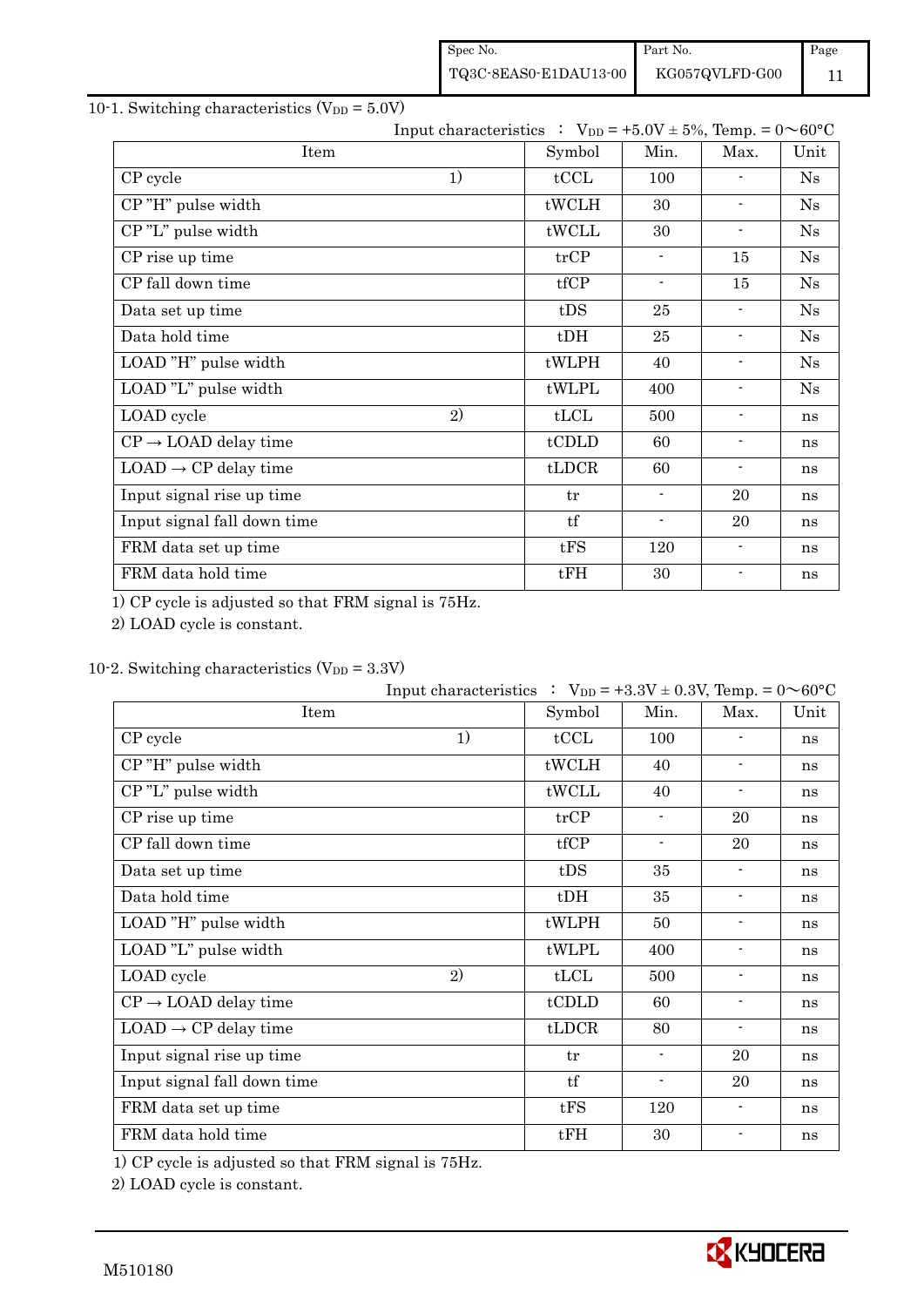| Spec No.              | Part No.       | Page |
|-----------------------|----------------|------|
| TQ3C-8EAS0-E1DAU13-00 | KG057QVLFD-G00 |      |

# 11. Supply voltage sequence condition

 In normal operation, logic within the LCD module reverses the polarity of the drive voltage every few lines to prevent DC damage to the liquid crystal material. But when a voltage is present on  $V_{\text{CONT}}$  outside of the time when the  $V_{\text{DD}}$  logic voltage is stable, a drive voltage is applied to the liquid crystal material without the polarity reversals. This sometimes result in a deterioration of display quality and a reduction in life time.



1) Input signal: FRM, LOAD, CP, D0 $\sim$ D3

 2) The above sequence should be designed as to maintain each normal voltage when the liquid crystal module load is applied to your system.

3) Control the supply voltage sequence to not float any signal line when the LCD panel is being driven.

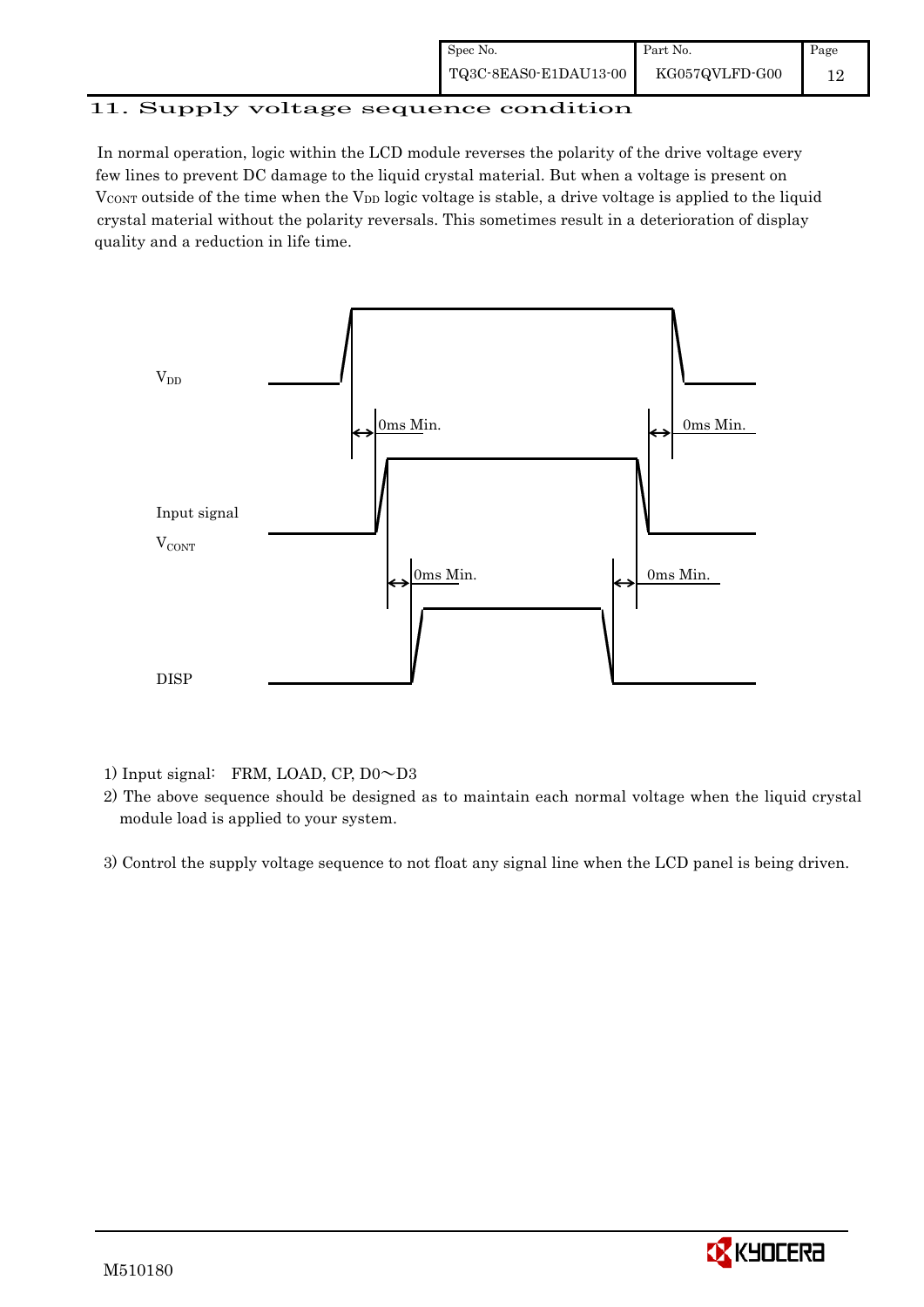| Spec No.              | Part No.       | Page |
|-----------------------|----------------|------|
| TQ3C-8EAS0-E1DAU13-00 | KG057QVLFD-G00 |      |

## 12. LED Backlight characteristics

LED ratings

| Item                         | Symbol | Min.           | Typ.   | Max. | Unit | Note                                            |
|------------------------------|--------|----------------|--------|------|------|-------------------------------------------------|
| Forward current              | ΙF     | $\blacksquare$ | 105    | 133  | mA   | VF=5.0V, Ta=25 $\textdegree$ C                  |
| Forward voltage              | VF     | $\blacksquare$ | 5.0    | 5.2  |      | $IF=105mA$<br>$Ta=25^{\circ}C$                  |
| Operating life time<br>1) 2) | T      | $\blacksquare$ | 25,000 |      | h    | $VF=5.0V$ ,<br>$IF=105mA$<br>Ta= $25^{\circ}$ C |

1) When brightness decrease 50% of initial brightness.

2) Life time is estimated data.

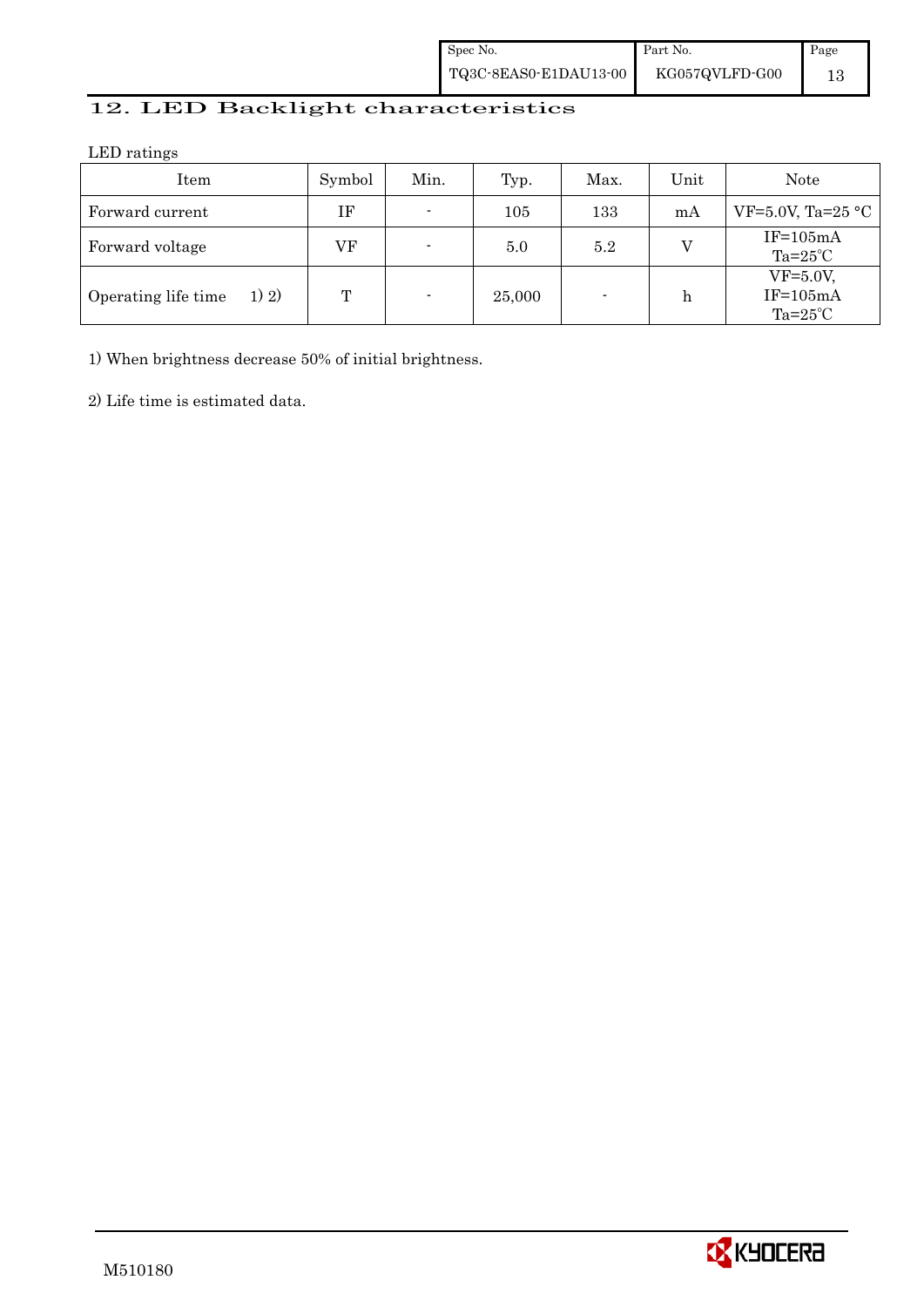### 13. Design guidance for analog touch panel

- 13-1. Electrical (In customer's design, please remember the following considerations.)
	- 1) Do not use the current regulated circuit.
	- 2) Keep the current limit with top and bottom layer. (Please refer to "Electrical absolute maximum ratings" for details.)
	- 3) Analog Touch panel can not sense two points touching separately.
	- 4) A contact resistance is appeared at the touch point between top and bottom layer. After this resistance has stable read of the Touch panel position data.
	- 5) Because noise of inverter or peripheral circuits may interfere signal of touch panel itself it is necessary to design carefully in advance to avoid these noise problem.

### 13-2. Software

- 1) Do the "User Calibration".
- 2) "User Calibration" may be needed with long term using. Include "User Calibration" menu in your software.
- 3) When drawing a line with a stylus, there may be a slight discontinuity when the stylus passes over a spacer-dot. If necessary, please provide a compensation feature within your software.

13-3. Mounting on display and housing bezel

- 1) Do not use an adhesive tape to bond it on the front of Touch panel and hang it to the housing bezel.
- 2) Never expand the Touch panel top layer (PET-film) like a balloon by internal air pressure. The life of the Touch panel will be extremely short.
- 3) If a dew will be on the heat-sealed area or exposed traces at the end of a flexible tail, the migration of silver can occur. This will cause sometimes a short circuit.

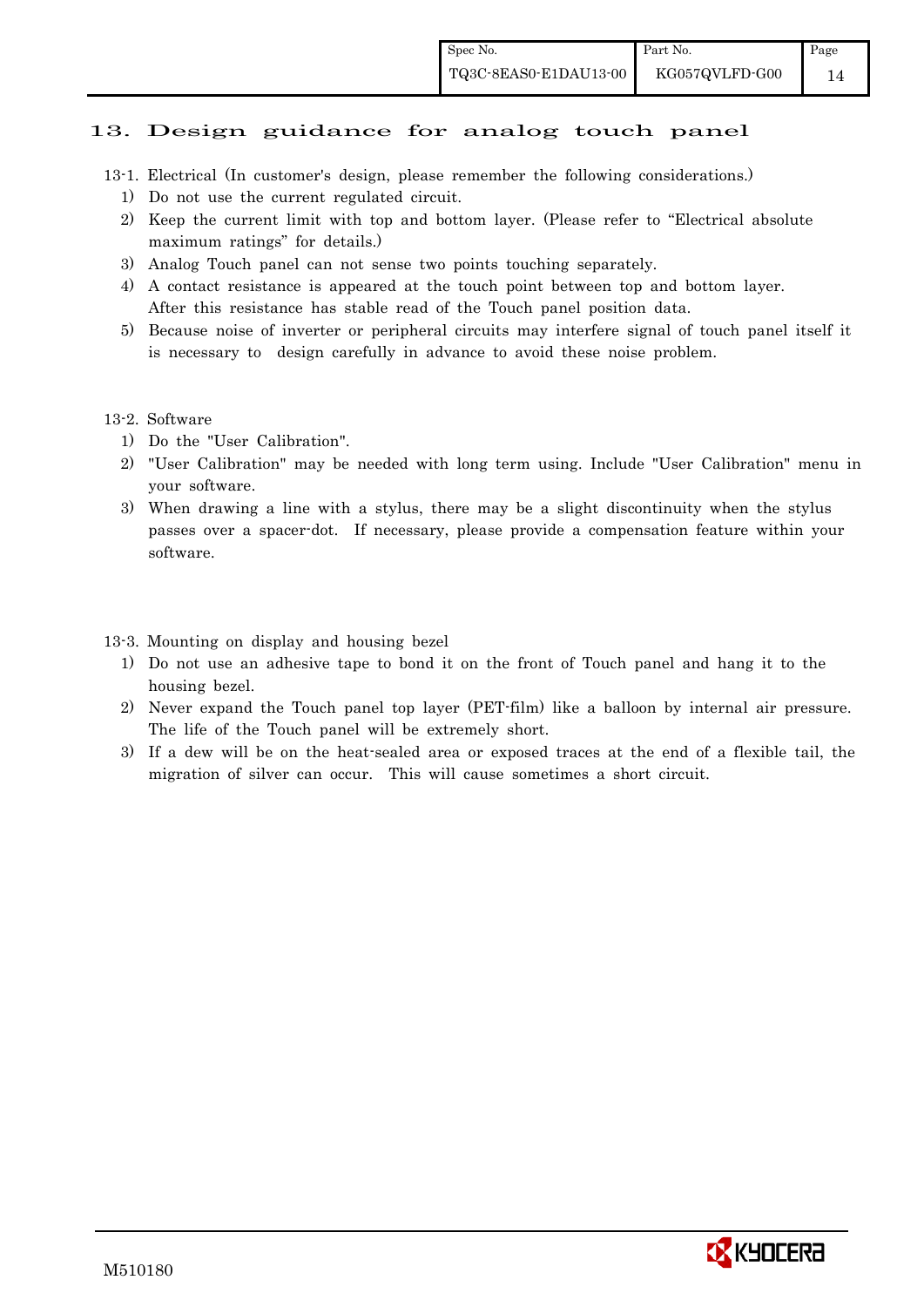| Spec No.              | Part No.       | Page |
|-----------------------|----------------|------|
| TQ3C-8EAS0-E1DAU13-00 | KG057QVLFD-G00 |      |

### 14. Lot number identification

The lot number shall be indicated on the back of the backlight case of each LCD.

 $KG057QVLFD-G000 \cdot \Box \Box \cdot \Box \cdot \Box$  MADE IN  $\Box \Box \Box \Box$ 

| $\downarrow \downarrow \quad \downarrow \quad \downarrow$ |  |      |
|-----------------------------------------------------------|--|------|
| $12 \quad 3 \quad 4$                                      |  | $-5$ |

- No1. No5. above indicate
	- 1. Year code
	- 2. Month code
	- 3. Date
	- 4. Version Number
	- 5. Country of origin (Japan or China)

| Year | 2008 | 2009 | 2010 | 2011 | 2012 | 2013 |
|------|------|------|------|------|------|------|
| Code | ັ    |      |      |      |      |      |

| Month | Jan. | Feb. | Mar. | Apr. | May | Jun. |
|-------|------|------|------|------|-----|------|
| Code  |      |      |      |      |     |      |

| Month      | Jul. | Aug. | Sep. | $_{\rm Oct.}$ | Nov. | $\operatorname{Dec.}$ |
|------------|------|------|------|---------------|------|-----------------------|
| $\rm Code$ |      |      | ັ    | 77            |      |                       |

### 15. Warranty

### 15-1. Incoming inspection

Please inspect the LCD within one month after your receipt.

### 15-2. Production warranty

 Kyocera warrants its LCD's for a period of 12 months from the ship date. Kyocera shall, by mutual agreement, replace or re-work defective LCD's that are shown to be Kyocera's responsibility.

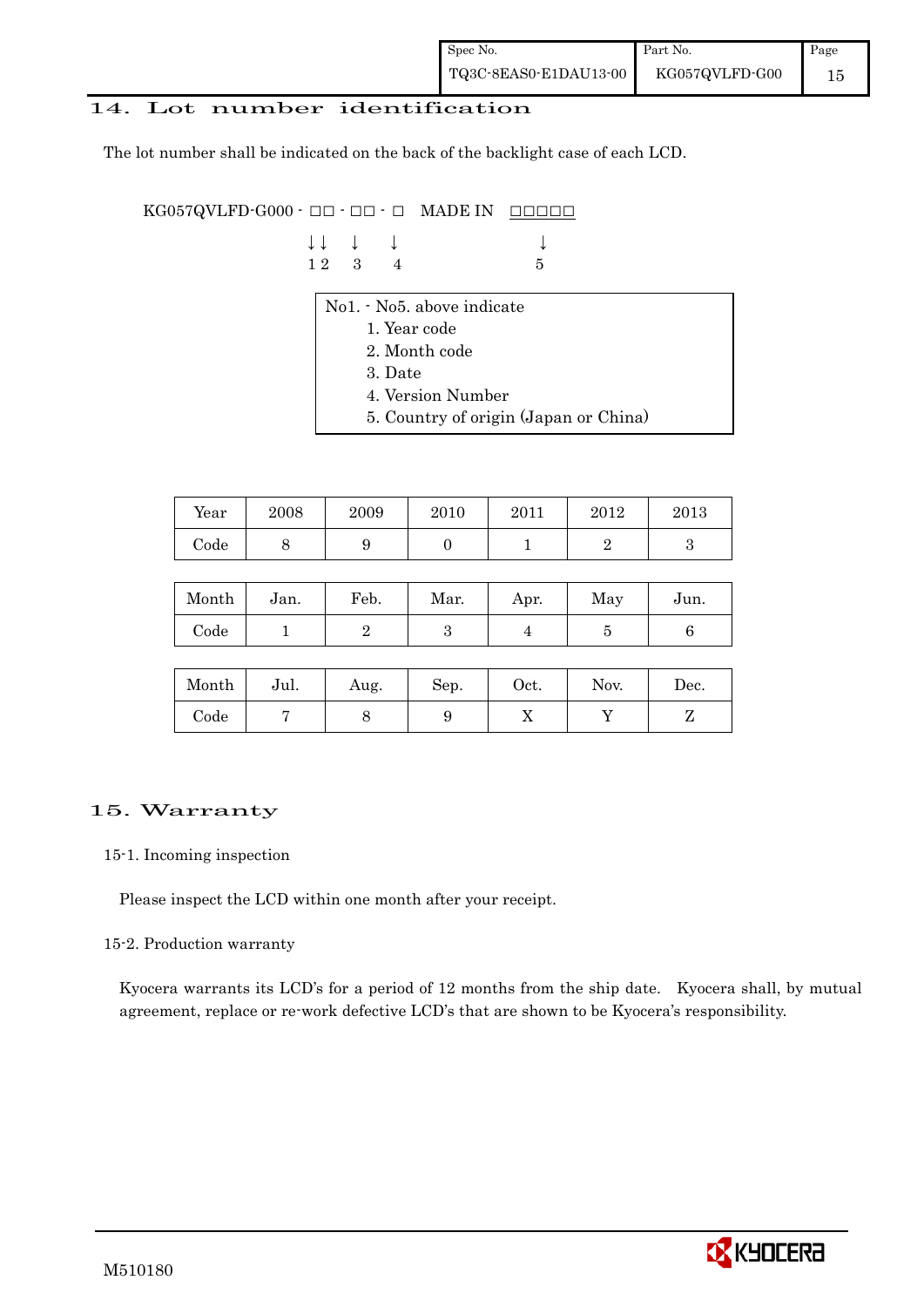### 16. Precautions for use

16-1. Installation of the LCD

- 1) The LCD shall be installed so that there is no pressure on the LSI chips.
- 2) The LCD shall be installed flat, without twisting or bending.
- 3) Please design the housing window so that its edges are between the active area and the effective area of the LCD screen. Must maintain a gap between inside of bezel and touch panel to avoid malfunction or electrode damage of touch panel.

16-2. Static electricity

- 1) Since CMOS ICs are mounted directly onto the LCD glass, protection from static electricity is required.
- 2) Workers should use body grounding. Operator should wear ground straps.

16-3. LCD operation

- 1) The LCD shall be operated within the limits specified. Operation at values outside of these limits may shorten life, and/or harm display images.
- 2) Adjust the "Supply voltage for LCD driving  $(V_{CONT})$ " to obtain optimum viewing angle and contrast ratio.

16-4. Storage

- 1) The LCD shall be stored within the temperature and humidity limits specified. Store in a dark area, and protect the LCD from direct sunlight or fluorescent light.
- 2) Always store the LCD so that it is free from external pressure onto it.

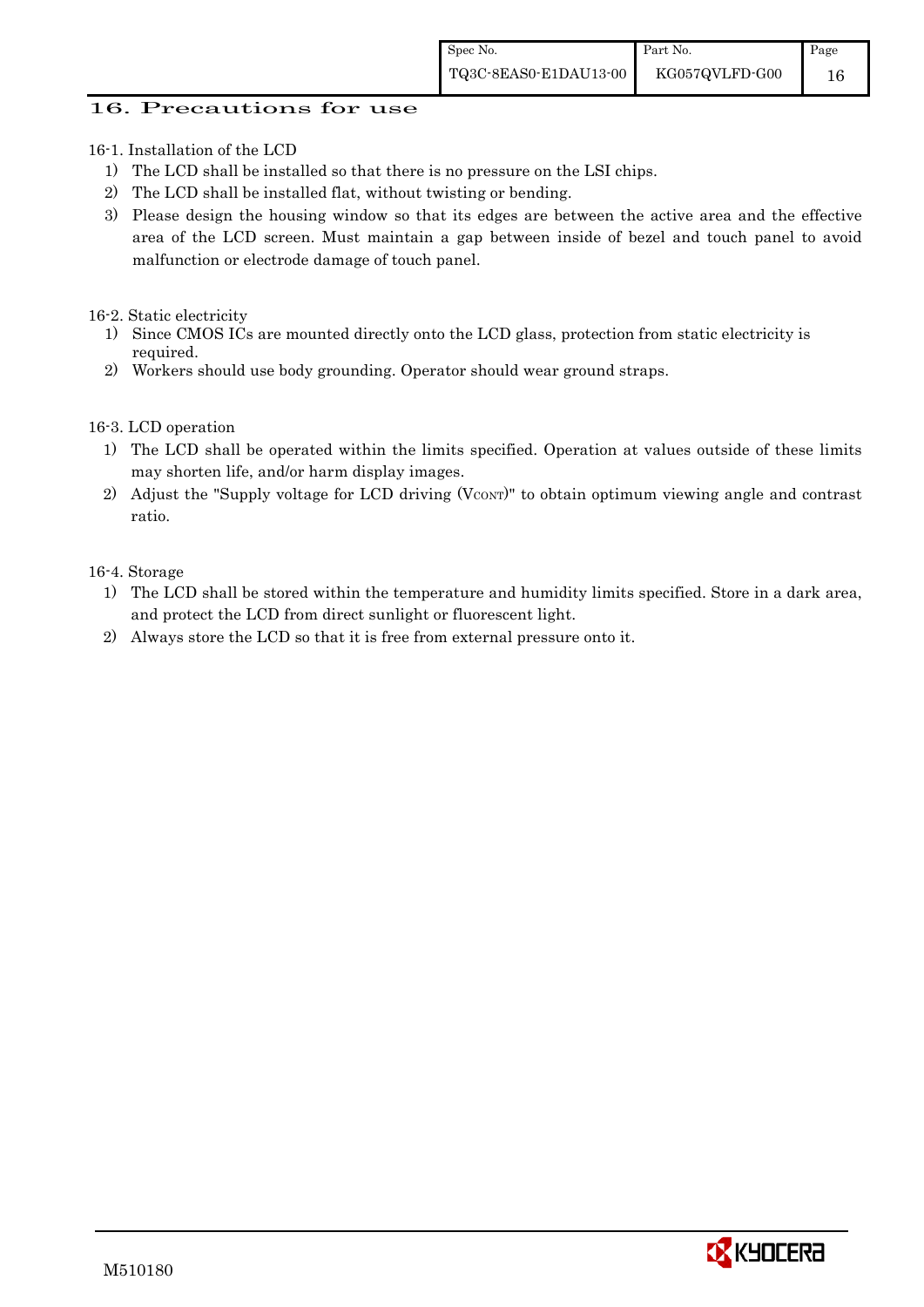### 16-5. Usage

- 1) DO NOT store in a high humidity environment for extended periods. Polarizer degradation bubbles, and/or peeling off of the polarizer may result.
- 2) Do not push or rub the touch panel's surface with hard to sharp objects such as knives, or the touch panel may be scratched.
- 3) When the touch panel is dirty, gently wipe the surface with a soft cloth, sometimes moistened by a little Ethanol. If a hazardous chemical is dropped on the touch panel by mistake, wipe it off right away to prevent human contact.
- 4) Touch panel edges are sharp. Handle the touch panel with enough care to prevent cuts.
- 5) Always keep the LCD free from condensation during testing. Condensation may permanently spot or stain the polarizer.
- 6) Do not pull the LED lead wires and do not bend the root of the wires. Housing should be designed to protect LED lead wires from external stress.
- 7) Do not disassemble LCD module because it will result in damage.
- 8) This Kyocera LCD module has been specifically designed for use in general electronic devices, but not for use in a special environment such as usage in an active gas. Hence, when the LCD is supposed to be used in a special environment, evaluate the LCD thoroughly beforehand and do not expose the LCD to chemicals such as an active gas.
- 9) Please do not use solid-base image pattern for long hours because a temporary afterimage may appear. We recommend using screen saver etc. in cases where a solid-base image pattern must be used.
- 10) Liquid crystal may leak when the module is broken. Be careful not to let the fluid go into your eyes and mouth. In the case the fluid touches your body; rinse it off right away with water and soap.

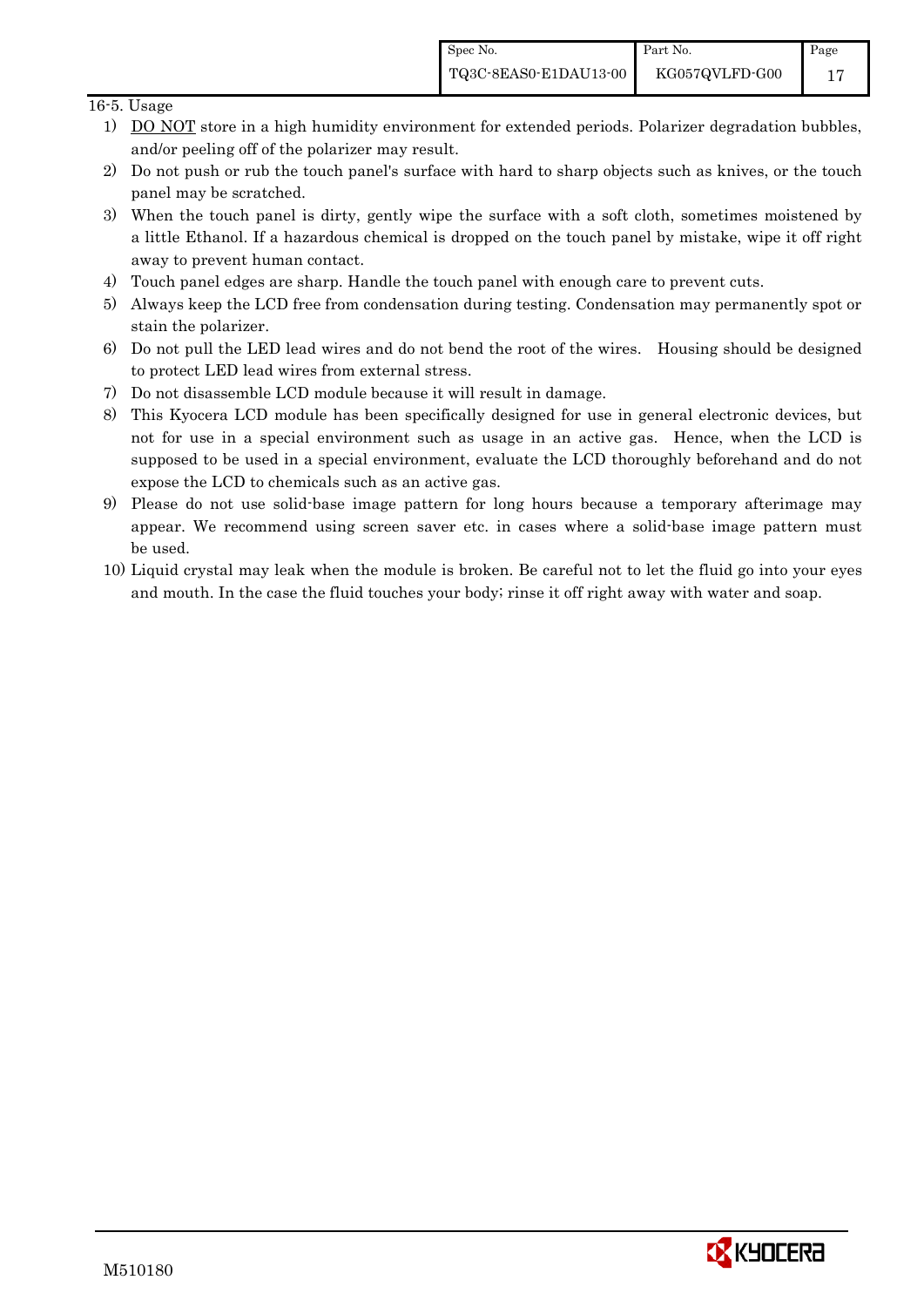### 17. Reliability test data

| Test item                            | Test condition                                                                                           | Test time               |                                                                                     | Judgement                                                                      |
|--------------------------------------|----------------------------------------------------------------------------------------------------------|-------------------------|-------------------------------------------------------------------------------------|--------------------------------------------------------------------------------|
| High temp.<br>atmosphere             | $70^{\circ}$ C                                                                                           | 240h                    | Display function<br>Display quality<br>Current consumption                          | : No defect<br>$\therefore$ No defect<br>: No defect                           |
| Low temp.<br>atmosphere              | $-20\degree C$                                                                                           | 240h                    | Display function<br>Display quality<br>Current consumption                          | : No defect<br>$\therefore$ No defect<br>: No defect                           |
| High temp.<br>humidity<br>atmosphere | $40^{\circ}$ C 90% RH                                                                                    | 240h                    | Display function<br>Display quality<br>Current consumption                          | : No defect<br>$\therefore$ No defect<br>$\therefore$ No defect                |
| Temp. cycle                          | 0.5 <sub>h</sub><br>$-20\textdegree C$<br>R.T.<br>0.5 <sub>h</sub><br>$70^{\circ}$ C<br>0.5 <sub>h</sub> | 10cycles                | Display function<br>Display quality<br>Current consumption                          | : No defect<br>$\therefore$ No defect<br>$\therefore$ No defect                |
| High temp.<br>operation              | $60^{\circ}$ C                                                                                           | 500h                    | Display function<br>Display quality<br>Current consumption                          | : No defect<br>$\therefore$ No defect<br>: No defect                           |
| Point<br>Activation<br>life          | Polyacetal stylus<br>(R0.8)<br>Hitting force 3N<br>Hitting speed<br>2 time/s                             | one<br>million<br>times | Terminal resistance<br>Insulation resistance<br>Linearity<br><b>Actuation Force</b> | $\therefore$ No defect<br>: No defect<br>: No defect<br>$\therefore$ No defect |

1) Each test item uses a test LCD only once. The tested LCD is not used in any other tests.

2) The LCD is tested in circumstances in which there is no condensation.

- 3) The reliability test is not an out-going inspection.
- 4) The result of the reliability test is for your reference purpose only. The reliability test is conducted only to examine the LCD's capability.

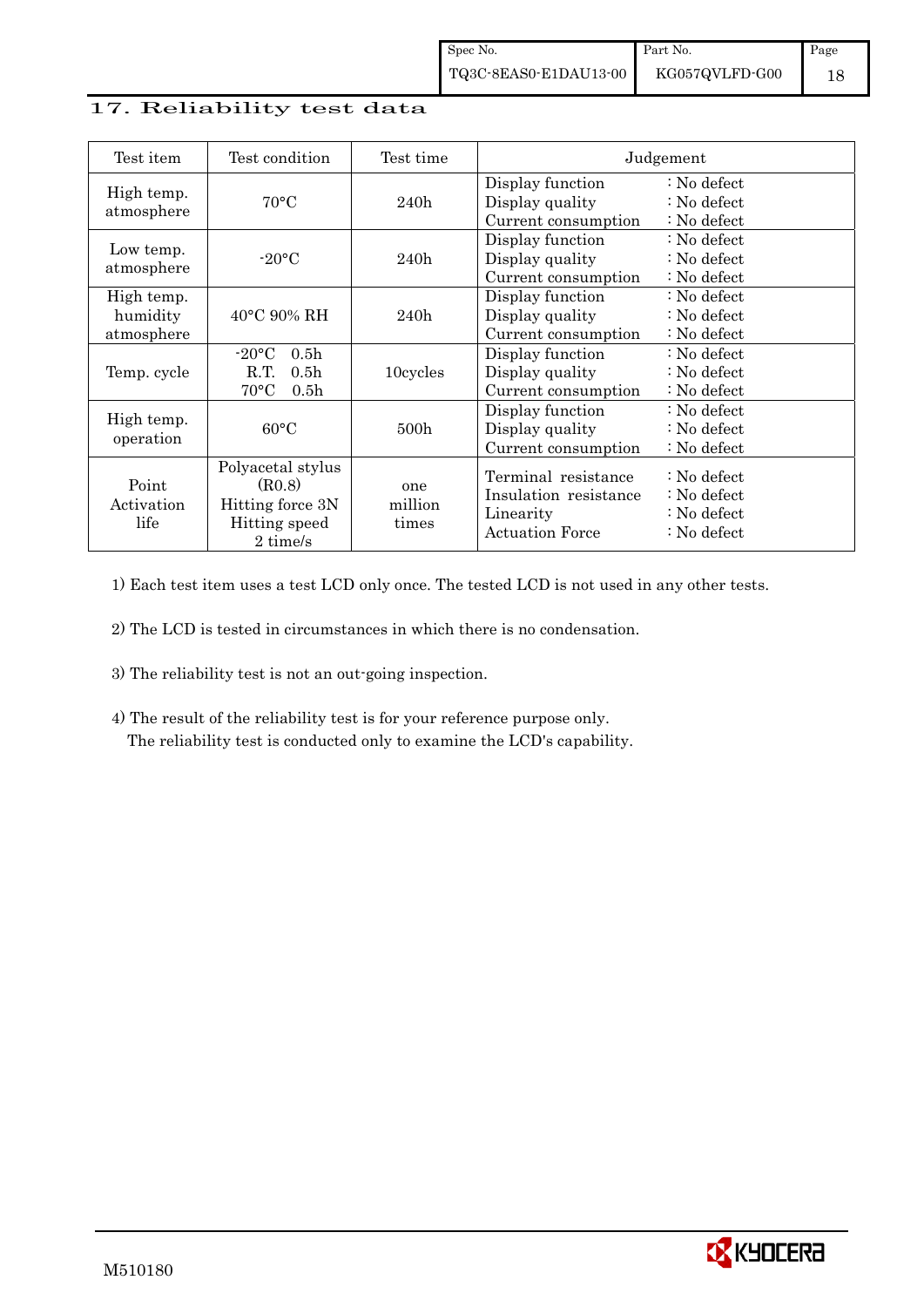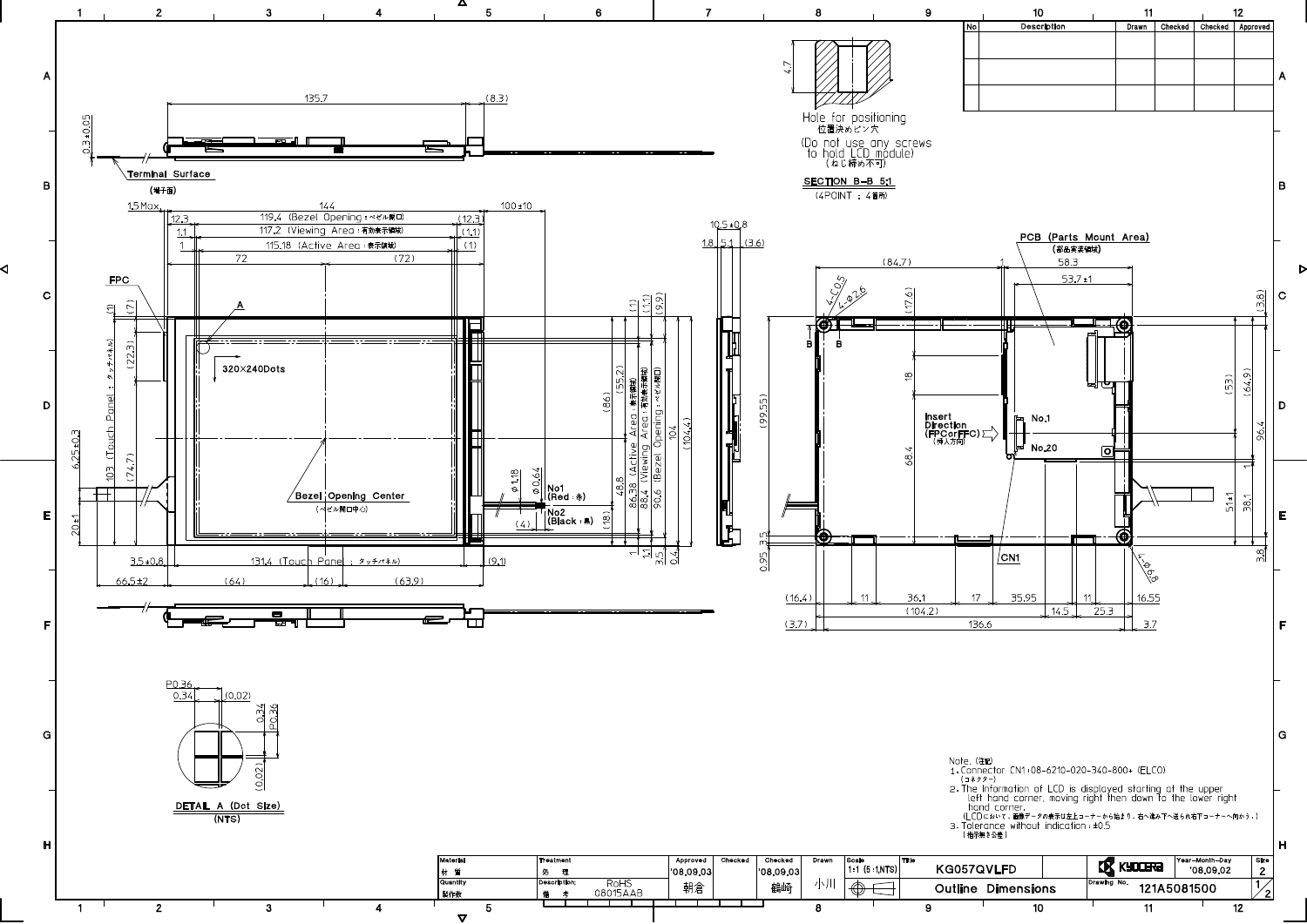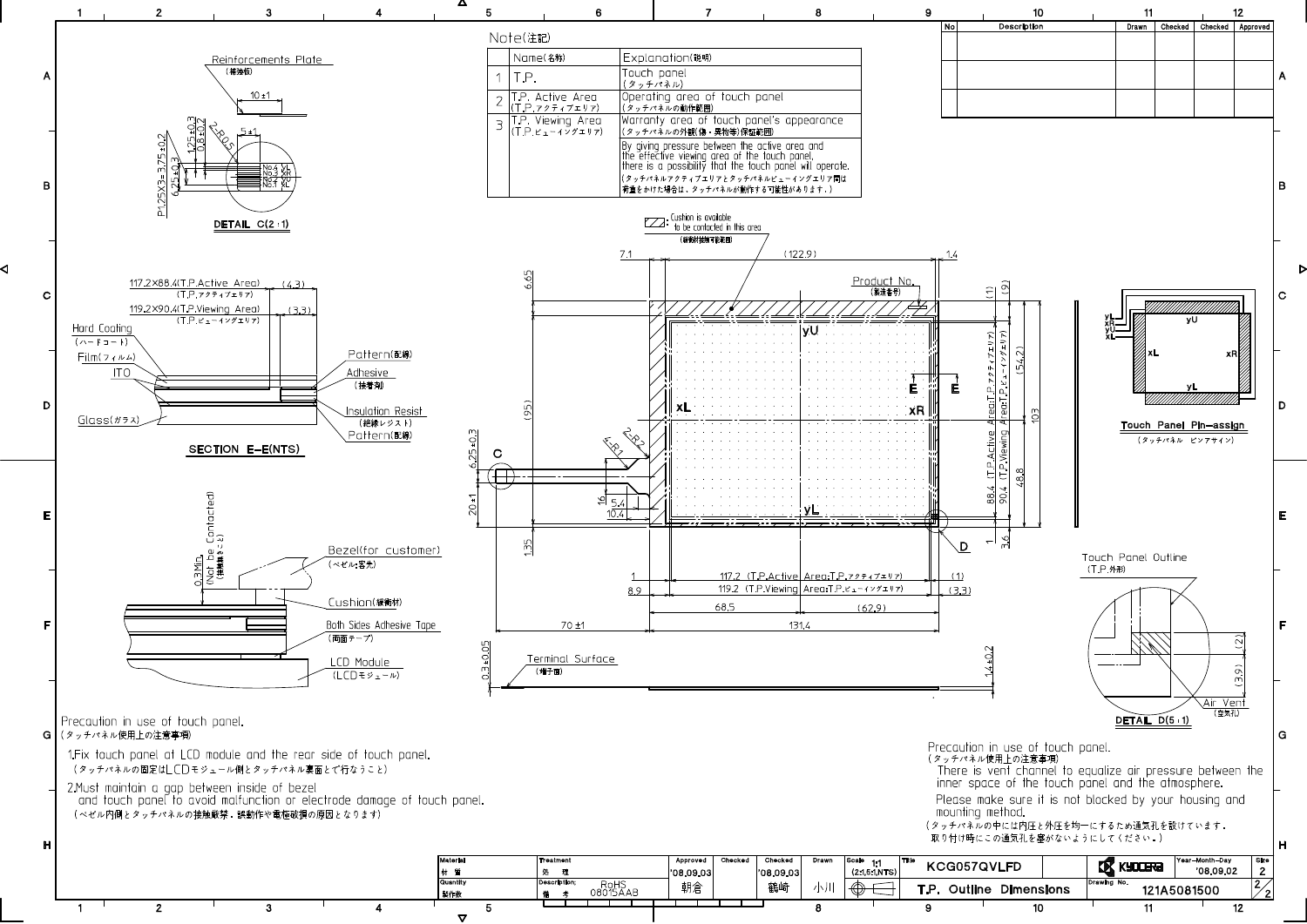| Spec No. | TQ3C-8EAS0-E2DAU13-00 |
|----------|-----------------------|
| Date     | December 15, 2008     |

# KYOCERA INSPECTION STANDARD

## TYPE : KG057QVLFD-G00

### KYOCERA CORPORATION KAGOSHIMA HAYATO PLANT LCD DIVISION

| Original          |           | Designed by $:$ Engineering dept.              |          | Confirmed by $:QA$ dept. |          |
|-------------------|-----------|------------------------------------------------|----------|--------------------------|----------|
| Issue Date        | Prepared  | Checked                                        | Approved | Checked                  | Approved |
| December 15, 2008 | S. Kytima | W. Yano G. Matsumoto J. Sakaguchi S. Hggarshis |          |                          |          |

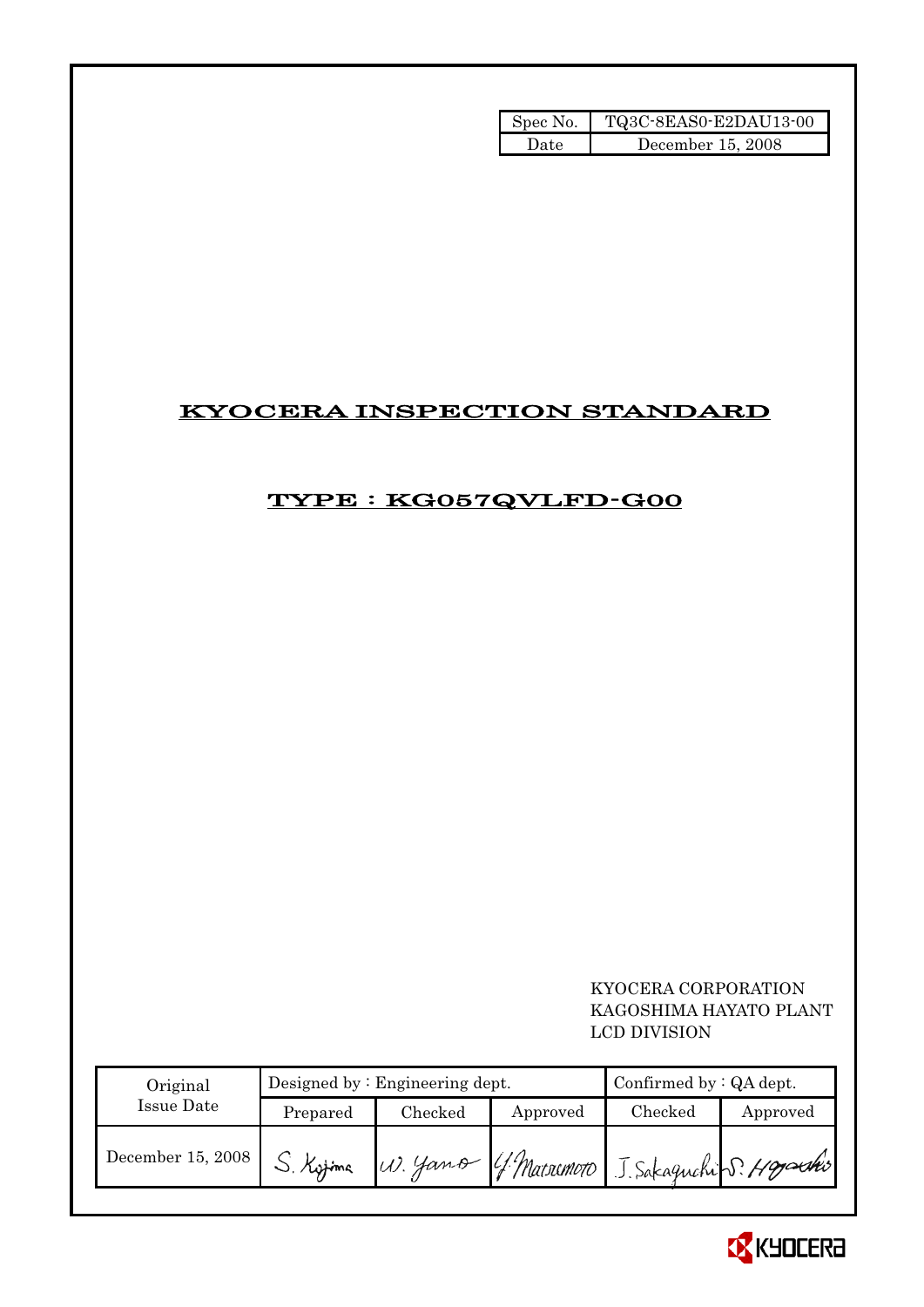| Spec No.              | Part No.       | Page |
|-----------------------|----------------|------|
| TQ3C-8EAS0-E2DAU13-00 | KG057QVLFD-G00 |      |

|         | Revision record      |          |  |                                 |                        |                         |          |
|---------|----------------------|----------|--|---------------------------------|------------------------|-------------------------|----------|
|         |                      |          |  | Designed by : Engineering dept. |                        | Confirmed by : QA dept. |          |
|         | $\rm{\textbf{Date}}$ | Prepared |  | Checked                         | ${\Large\bf Approved}$ | $\rm Checked$           | Approved |
|         |                      |          |  |                                 |                        |                         |          |
|         |                      |          |  |                                 |                        |                         |          |
| Rev.No. | $\rm{Date}$          | Page     |  |                                 | Descriptions           |                         |          |
|         |                      |          |  |                                 |                        |                         |          |
|         |                      |          |  |                                 |                        |                         |          |
|         |                      |          |  |                                 |                        |                         |          |
|         |                      |          |  |                                 |                        |                         |          |
|         |                      |          |  |                                 |                        |                         |          |
|         |                      |          |  |                                 |                        |                         |          |
|         |                      |          |  |                                 |                        |                         |          |
|         |                      |          |  |                                 |                        |                         |          |
|         |                      |          |  |                                 |                        |                         |          |
|         |                      |          |  |                                 |                        |                         |          |
|         |                      |          |  |                                 |                        |                         |          |
|         |                      |          |  |                                 |                        |                         |          |
|         |                      |          |  |                                 |                        |                         |          |
|         |                      |          |  |                                 |                        |                         |          |
|         |                      |          |  |                                 |                        |                         |          |
|         |                      |          |  |                                 |                        |                         |          |
|         |                      |          |  |                                 |                        |                         |          |
|         |                      |          |  |                                 |                        |                         |          |
|         |                      |          |  |                                 |                        |                         |          |
|         |                      |          |  |                                 |                        |                         |          |
|         |                      |          |  |                                 |                        |                         |          |
|         |                      |          |  |                                 |                        |                         |          |
|         |                      |          |  |                                 |                        |                         |          |
|         |                      |          |  |                                 |                        |                         |          |
|         |                      |          |  |                                 |                        |                         |          |
|         |                      |          |  |                                 |                        |                         |          |
|         |                      |          |  |                                 |                        |                         |          |
|         |                      |          |  |                                 |                        |                         |          |
|         |                      |          |  |                                 |                        |                         |          |
|         |                      |          |  |                                 |                        |                         |          |
|         |                      |          |  |                                 |                        |                         |          |
|         |                      |          |  |                                 |                        |                         |          |
|         |                      |          |  |                                 |                        |                         |          |
|         |                      |          |  |                                 |                        |                         |          |
|         |                      |          |  |                                 |                        |                         |          |
|         |                      |          |  |                                 |                        |                         |          |

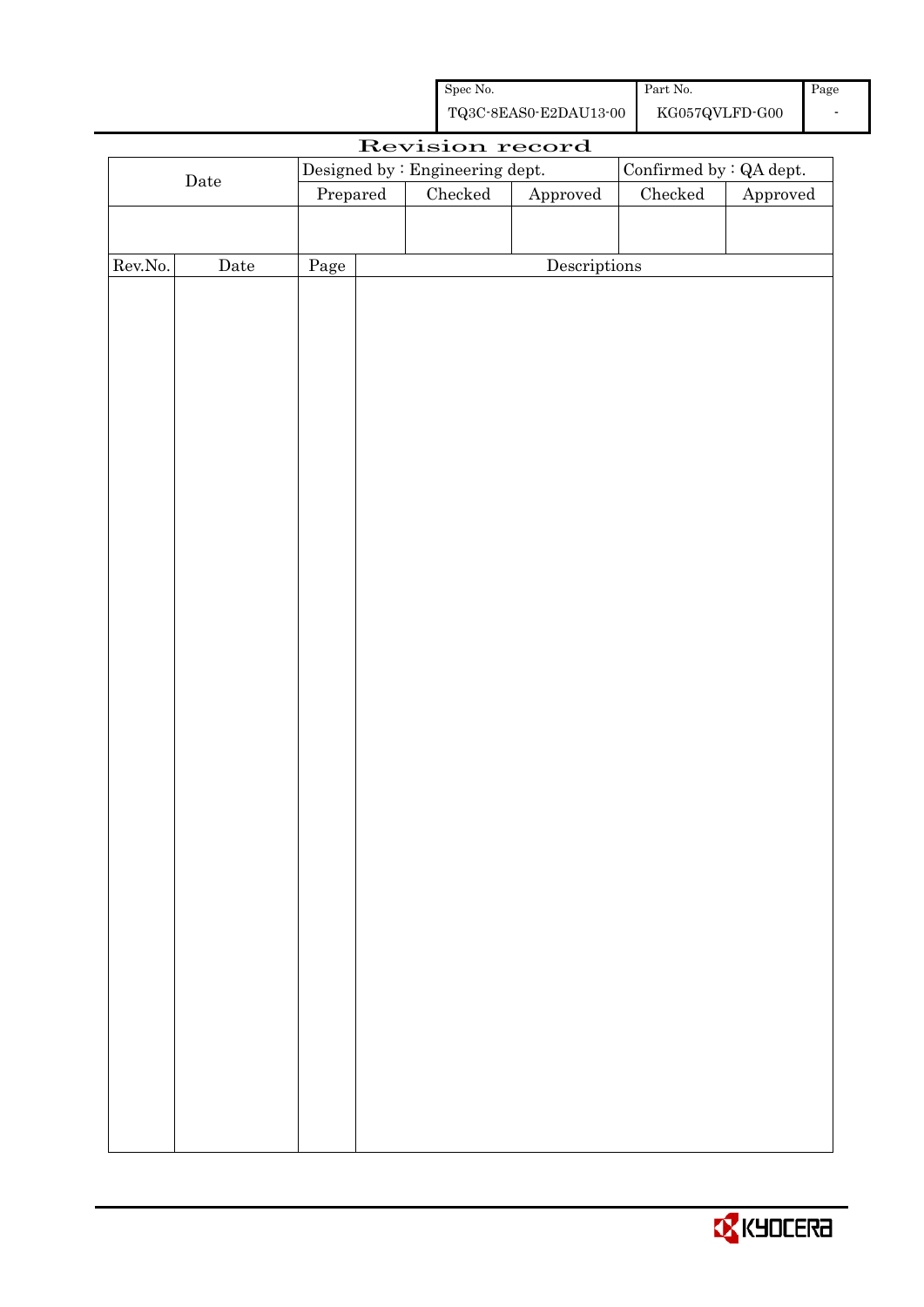# Visuals specification

| <b>Note</b> |  |
|-------------|--|
|-------------|--|

| Item                             | <b>Note</b>                                                                                                                                                                                                                                                                                                                                                                                                                                                                                                                                                                                                                                                                                                                                                                                                |                                                                                                         |  |  |  |  |  |
|----------------------------------|------------------------------------------------------------------------------------------------------------------------------------------------------------------------------------------------------------------------------------------------------------------------------------------------------------------------------------------------------------------------------------------------------------------------------------------------------------------------------------------------------------------------------------------------------------------------------------------------------------------------------------------------------------------------------------------------------------------------------------------------------------------------------------------------------------|---------------------------------------------------------------------------------------------------------|--|--|--|--|--|
| General                          | 1. When defects specified in this Inspection Standards are<br>inspected, operating voltage $(V_{OP})$ shall be set at the level<br>where optimized contrast is available. Display quality is<br>applied up to effective viewing area. (Bi-level INSPECTION)<br>2. This inspection standard about the image quality shall be<br>applied to any defect within the effective viewing area and<br>shall not be applicable to outside of the area.<br>3. Should any defects which are not specified in this standard<br>happen, additional standard shall be determined by mutual<br>agreement between customer and Kyocera.<br>4. Inspection conditions<br>Luminance<br>: 500 Lux minimum.<br>: 300 mm(from the sample)<br>Inspection distance<br>Temperature<br>: $25 \pm 5$ °C<br>Direction<br>: right above |                                                                                                         |  |  |  |  |  |
|                                  |                                                                                                                                                                                                                                                                                                                                                                                                                                                                                                                                                                                                                                                                                                                                                                                                            |                                                                                                         |  |  |  |  |  |
|                                  |                                                                                                                                                                                                                                                                                                                                                                                                                                                                                                                                                                                                                                                                                                                                                                                                            |                                                                                                         |  |  |  |  |  |
|                                  |                                                                                                                                                                                                                                                                                                                                                                                                                                                                                                                                                                                                                                                                                                                                                                                                            |                                                                                                         |  |  |  |  |  |
|                                  | Pinhole, Bright spot                                                                                                                                                                                                                                                                                                                                                                                                                                                                                                                                                                                                                                                                                                                                                                                       | The color of a small area is                                                                            |  |  |  |  |  |
| Definition of inspection<br>item | Black spot, Scratch<br>Foreign particle                                                                                                                                                                                                                                                                                                                                                                                                                                                                                                                                                                                                                                                                                                                                                                    | different from the remainder.<br>The phenomenon does not<br>change with voltage.                        |  |  |  |  |  |
|                                  | Contrast variation                                                                                                                                                                                                                                                                                                                                                                                                                                                                                                                                                                                                                                                                                                                                                                                         | The color of a small area is<br>different from the remainder.<br>The phenomenon change with<br>voltage. |  |  |  |  |  |
|                                  | Polarizer<br>(Scratch, Bubble, Dent)                                                                                                                                                                                                                                                                                                                                                                                                                                                                                                                                                                                                                                                                                                                                                                       | Scratch, Bubble and Dent in the<br>polarizer which can be<br>observed<br>in on / off state.             |  |  |  |  |  |

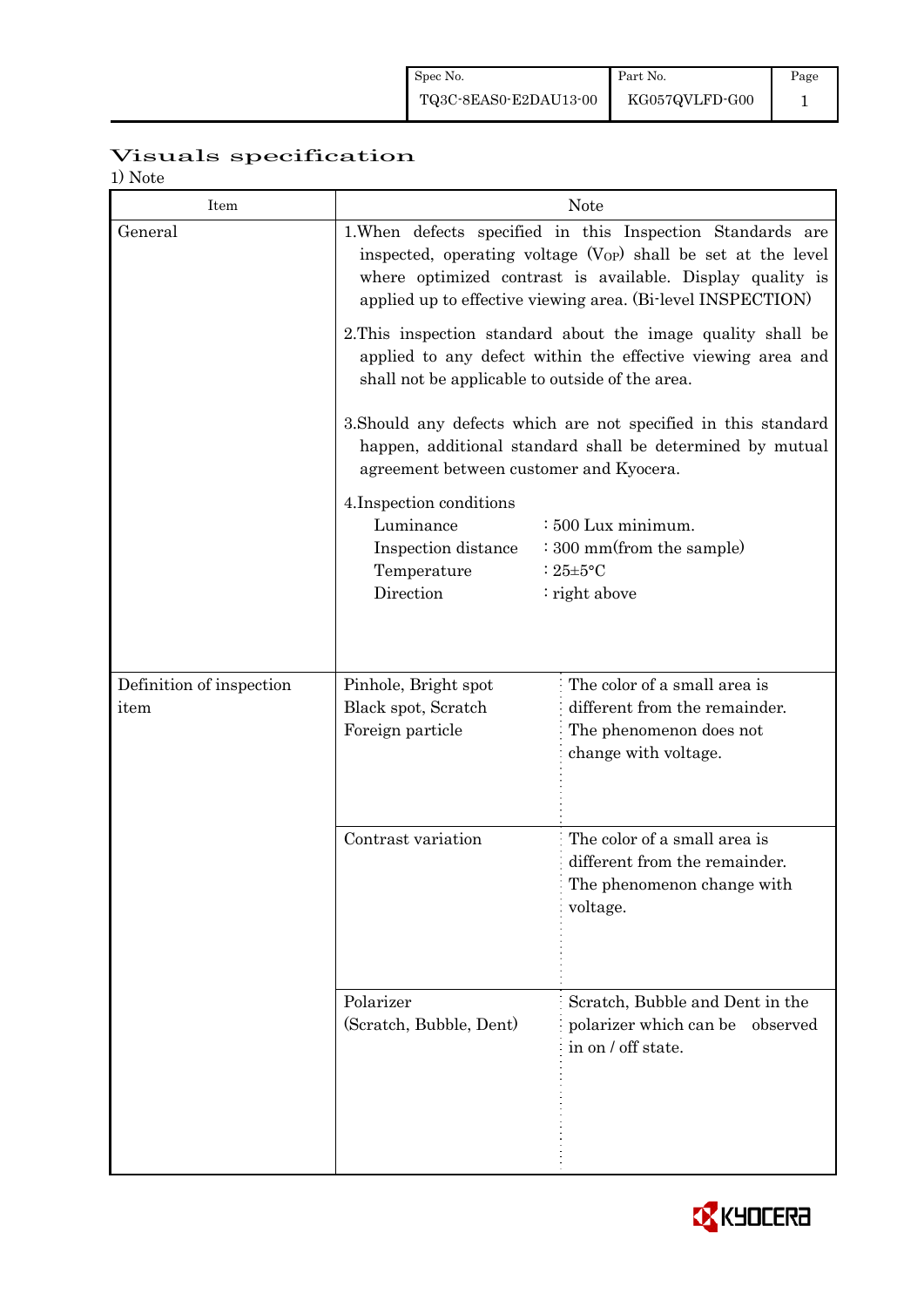| Spec No.              | Part No.       | Page |
|-----------------------|----------------|------|
| TQ3C-8EAS0-E2DAU13-00 | KG057QVLFD-G00 |      |

| 2)Standard |
|------------|
|------------|

| Inspection item              | Judgement standard                           |                             |                                         |                  |                                    |  |  |
|------------------------------|----------------------------------------------|-----------------------------|-----------------------------------------|------------------|------------------------------------|--|--|
| Pinhole, Bright spot,        |                                              |                             |                                         |                  |                                    |  |  |
| Black spot, Foreign particle | b                                            |                             |                                         |                  |                                    |  |  |
|                              | $d = (a + b)/2$                              |                             |                                         |                  |                                    |  |  |
|                              | Size(mm)<br>Acceptable number<br>Category    |                             |                                         |                  |                                    |  |  |
|                              | A                                            |                             | $d \leq 0.2$                            |                  | Neglected                          |  |  |
|                              | $\bf{B}$                                     | $0.2\,<\,\mathrm{d}\leq0.3$ |                                         |                  | $\overline{5}$                     |  |  |
|                              | $\mathcal{C}$                                |                             | $0.3\,<\,\mathrm{d}\leq0.5$             |                  | 3                                  |  |  |
|                              | $\mathbf D$                                  | 0.5 < d                     |                                         |                  | $\boldsymbol{0}$                   |  |  |
|                              |                                              |                             |                                         |                  |                                    |  |  |
| Scratch, Foreign particle    | W                                            |                             |                                         |                  |                                    |  |  |
|                              | L<br>Width (mm)<br>Length (mm)<br>Acceptable |                             |                                         |                  |                                    |  |  |
|                              |                                              |                             |                                         |                  | number                             |  |  |
|                              | A                                            | $W \leq 0.03$               |                                         |                  | Neglected                          |  |  |
|                              | $\bf{B}$<br>$\mathcal{C}$                    | $0.03< W \leq 0.10$         |                                         | $L \leq 2.0$     | Neglected                          |  |  |
|                              | D                                            |                             | $2.0\leq\,$ L $\leq\!4.0$<br>$4.0<\,$ L |                  | $\boldsymbol{3}$<br>$\overline{0}$ |  |  |
|                              | ${\bf E}$                                    | 0.10< W                     |                                         |                  | According to                       |  |  |
|                              |                                              |                             |                                         |                  | 'Circular'                         |  |  |
|                              |                                              |                             |                                         |                  |                                    |  |  |
| Contrast variation           | b<br>a<br>$d = (a + b)/2$                    |                             |                                         |                  |                                    |  |  |
|                              | Size (mm)<br>Category<br>Acceptable number   |                             |                                         |                  |                                    |  |  |
|                              | A                                            |                             | $d \leq 0.5$                            | Neglected        |                                    |  |  |
|                              | $0.5 < d \leq 0.7$<br>$\bf{B}$               |                             |                                         | $\boldsymbol{3}$ |                                    |  |  |
|                              | $\mathcal{C}$                                | 0.7 < d                     |                                         |                  | $\boldsymbol{0}$                   |  |  |
|                              |                                              |                             |                                         |                  |                                    |  |  |

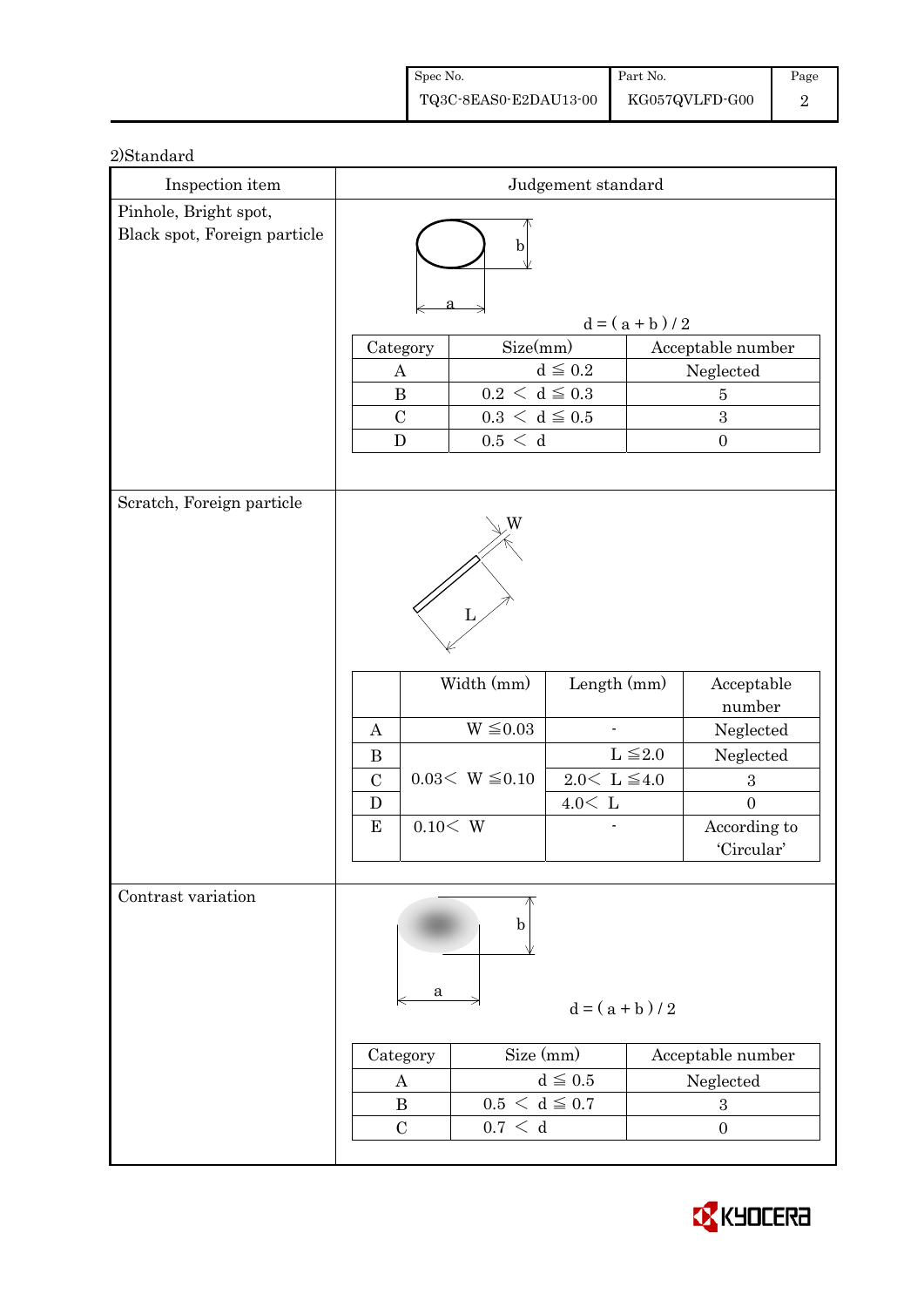| Spec No.              | Part No.       | Page |
|-----------------------|----------------|------|
| TQ3C-8EAS0-E2DAU13-00 | KG057QVLFD-G00 |      |

| Inspection item                      | Judgement standard                                                                                             |                |                   |               |                   |                  |  |
|--------------------------------------|----------------------------------------------------------------------------------------------------------------|----------------|-------------------|---------------|-------------------|------------------|--|
| Polarizer<br>(Scratch, Bubble, Dent) | $(1)$ Scratch                                                                                                  |                |                   |               |                   |                  |  |
|                                      | W<br>L                                                                                                         |                |                   |               |                   |                  |  |
|                                      |                                                                                                                |                | Width (mm)        | Length (mm)   |                   | Acceptable No.   |  |
|                                      | $\boldsymbol{A}$                                                                                               |                | $W \leq 0.1$      |               |                   | Neglected        |  |
|                                      | $\bf{B}$                                                                                                       |                | $0.1 < W \le 0.3$ |               | $L \leq 5.0$      | Neglected        |  |
|                                      | $\mathbf C$                                                                                                    |                |                   | $5.0\rm <\ L$ |                   | $\boldsymbol{0}$ |  |
|                                      | $\mathbf D$                                                                                                    | $0.3\rm\!<\,W$ |                   |               |                   | $\boldsymbol{0}$ |  |
|                                      | (2) Bubble (dent)<br>$\mathbf{b}$<br>$d = (a + b) / 2$                                                         |                |                   |               |                   |                  |  |
|                                      | $\rm Size\ (mm)$<br>Category                                                                                   |                |                   |               | Acceptable number |                  |  |
|                                      | $d \leqq 0.2$<br>$\bf{A}$<br>$\, {\bf B}$<br>$0.2 \le d \le 0.3$<br>$0.3\,<\,\mathrm{d}\leq0.5$<br>$\mathbf C$ |                |                   |               | ${\bf Neglected}$ |                  |  |
|                                      |                                                                                                                |                |                   |               |                   | $\bf 5$          |  |
|                                      |                                                                                                                |                |                   |               |                   | $\sqrt{3}$       |  |
|                                      | $0.5\,<\,$ d<br>${\bf D}$<br>$\boldsymbol{0}$                                                                  |                |                   |               |                   |                  |  |
|                                      |                                                                                                                |                |                   |               |                   |                  |  |